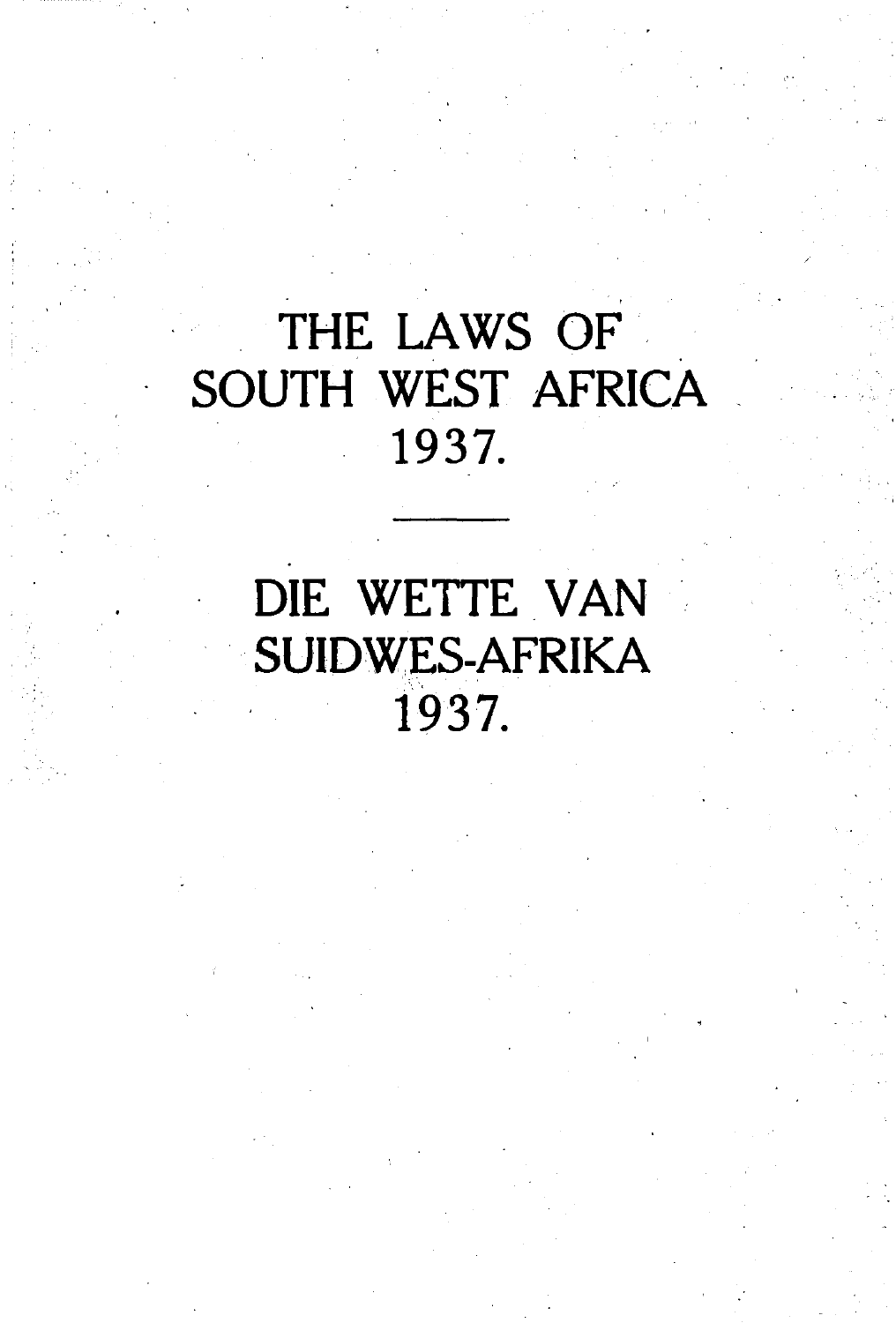

# Union Legislation Affecting South West Africa

and

Proclamations, Ordinances

and

Principal Government Notices

issued in

South West Africa

during

## 1937.

Published by Order of His Honour the Administrator of South West Africa.

Printed by John Meinert Limited, Windhoek, 1938.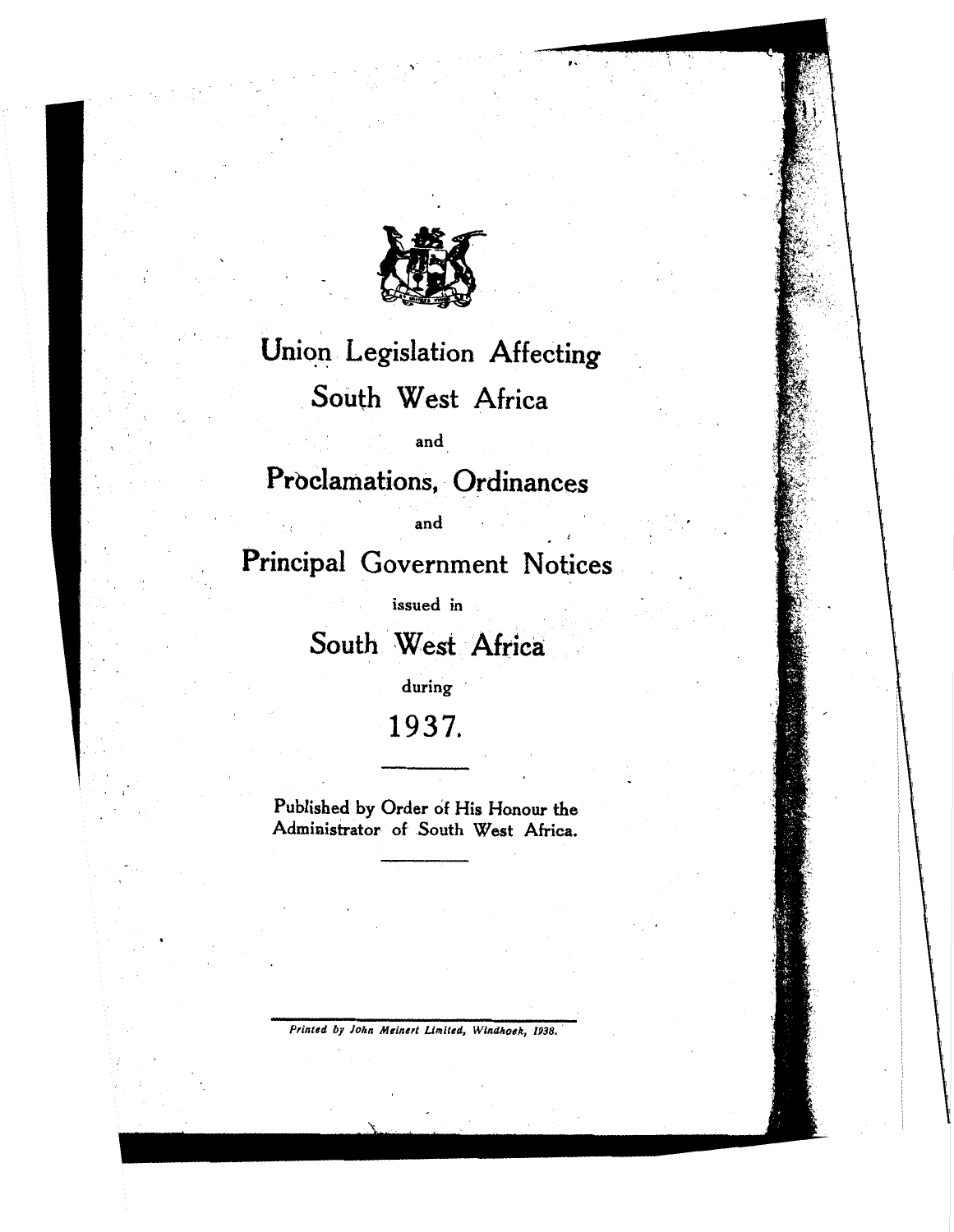# **CONTENTS**

| COMPLETE LIST AND INDEX.                                                                                                                | Page.       |
|-----------------------------------------------------------------------------------------------------------------------------------------|-------------|
| PART I.                                                                                                                                 |             |
| Union Legislation affecting South West Africa                                                                                           | $1 - 230$   |
| PART II.                                                                                                                                |             |
| Proclamations by His Honour the Administrator.                                                                                          | $233 - 320$ |
| PART III.                                                                                                                               |             |
| Ordinances by the Legislative Assembly                                                                                                  | $323 - 452$ |
| PART IV.                                                                                                                                |             |
| Principal Government Notices 455-540                                                                                                    |             |
| APPENDIX I.                                                                                                                             |             |
| Table of Union Enactments affecting South West Africa<br>withdrawn from operation in the Territory, repealed or<br>amended during 1937. | - 542       |
| APPENDIX II.                                                                                                                            |             |
| Table of Proclamations, Ordinances and Principal Govern-<br>ment Notices repealed or amended during 1937.                               | $544 - 550$ |
| SUBJECT INDEX.                                                                                                                          | 552         |
|                                                                                                                                         |             |

,;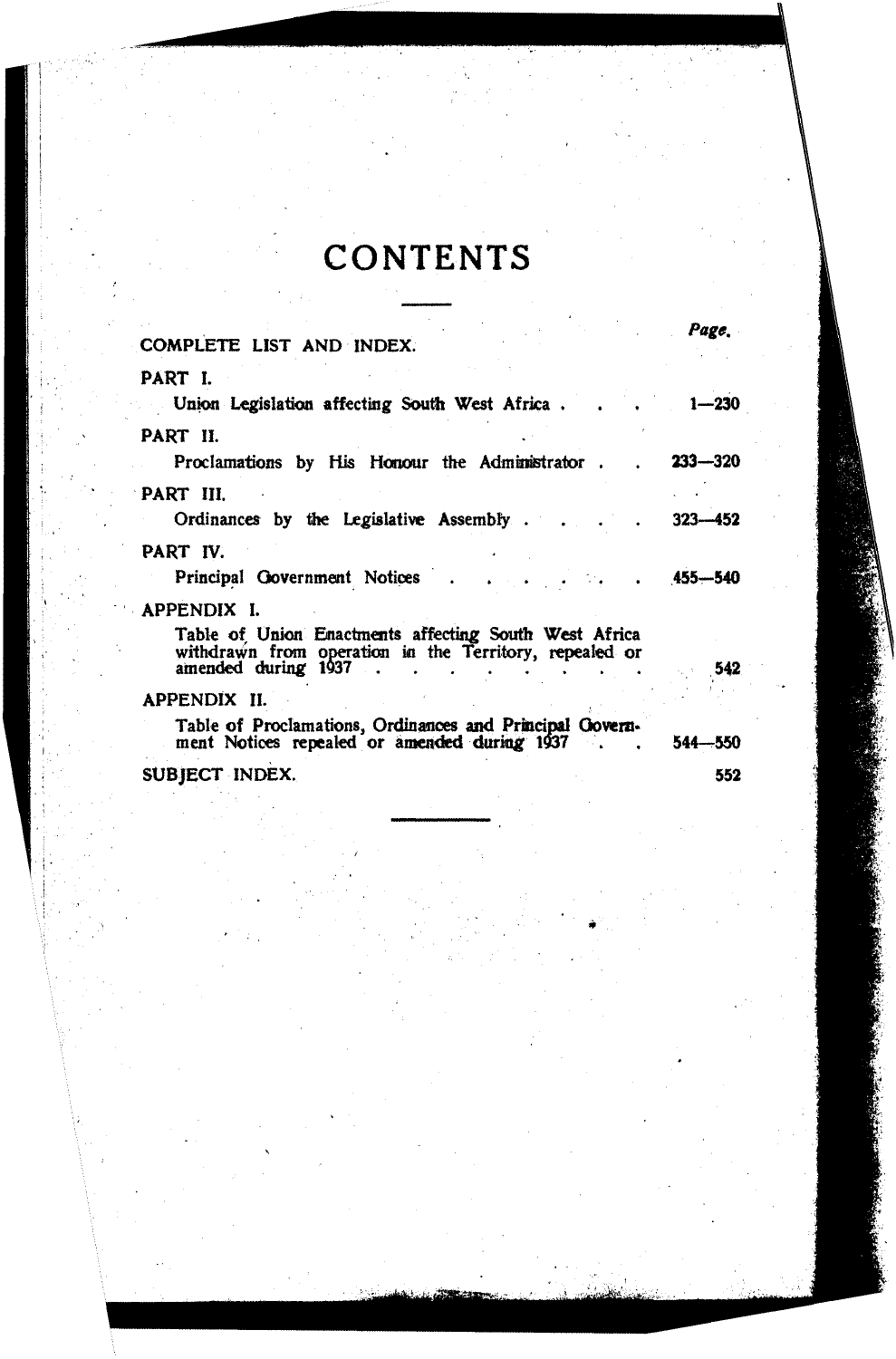## **Complete List and Index**

### **of**

**Union Enactments affecting South West Africa, Proclamations, Ordinances and Government Notices prom-ulgated during 1937.** 

### **CONTRACTIONS EMPLOYED.**

| A.          | $=$           | Act.                                       |
|-------------|---------------|--------------------------------------------|
| G.          | $=$           | Gazette.                                   |
| G.N.        | $=$           | Government Notice,                         |
| Gnl. N.     | $=$           | General Notice.                            |
| Ord.        | $=$           | Ordinance.                                 |
| p.          | $=$           | page.                                      |
| Р.          | $=$           | Proclamation.                              |
| par.        | $=$           | paragraph.<br>k.                           |
| Sec.        | $=$           | Section.                                   |
| U.G.        | $=$           | Union Government Gazette.                  |
| U.G.N.      | $=$           | Union Government Notice.                   |
| U.P.        | $=$           | Union Proclamation.                        |
| Vol. I.     | $=$           | "The Laws of South West Africa 1915-1922". |
| Vol. II.    | $=$           | "The Laws of South West Africa 1923".      |
| Vol. III. - | $=$           | "The Laws of South West Africa 1924".      |
| Vol. IV.    | $=$           | "The Laws of South West Africa 1925".      |
| Vol. V.     | $=$           | "The Laws of South West Africa 1926".      |
| Vol. VI.    | $=$           | "The Laws of South West Africa 1927".      |
| Vol. VII.   | $=$           | "The Laws of South West Africa 1928".      |
| Vol. VIII.  | $=$           | "The Laws of South West Africa 1929".      |
| Vol. IX.    | $=$           | "The Laws of South West Africa 1930".      |
| Vol. X.     | $=$           | "The Laws of South West Africa 1931".      |
| Vol. XI.    | $=$           | "The Laws of South West Africa 1932".      |
| Vol. XII.   | $=$           | "The Laws of South West Africa 1933".      |
| Vol. XIII.  | $=$           | "The Laws of South West Africa 1934".      |
| Vol. XIV.   | $=$           | "The Laws of South West Africa 1935".      |
| Vol. XV.    | $\frac{1}{2}$ | "The Laws of South West Africa 1936".      |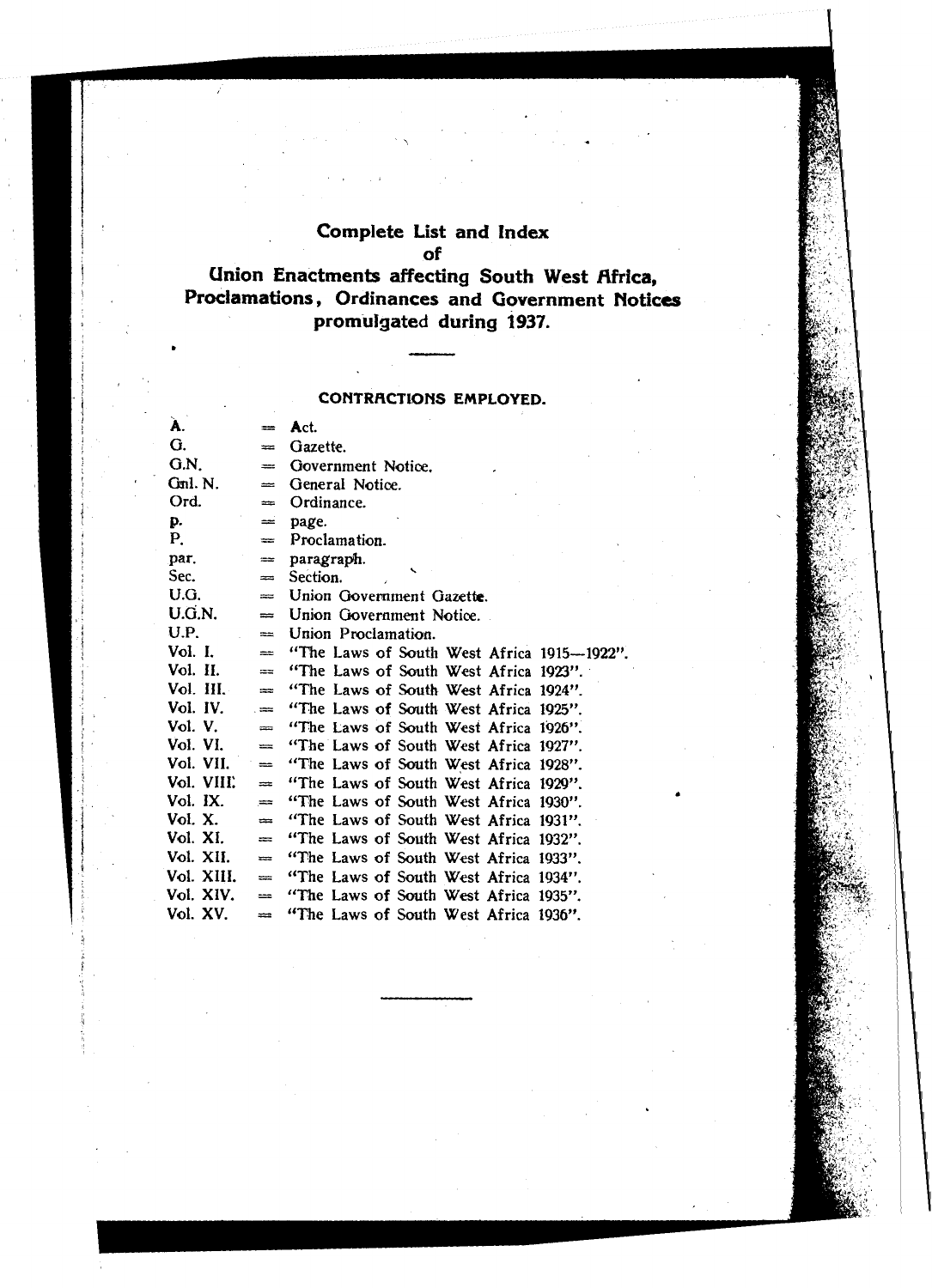## COMPLETE LIST AND INDEX.

| No.                          | Date.    | Subject.                                                                                        | Remarks.                                                              | Page. |
|------------------------------|----------|-------------------------------------------------------------------------------------------------|-----------------------------------------------------------------------|-------|
|                              |          | Part I: Union Legislation.                                                                      |                                                                       |       |
| Act <sup>.</sup> 16/<br>1923 |          | Aviation Act, 1923                                                                              |                                                                       | 2     |
| Act 1/<br>1937               |          | Aliens Act, 1937                                                                                | Provisions of<br>Act 8/30 exclud-<br>ing secs. 6 and 8<br>repealed. . | 40    |
| Act 5/<br>1937               |          | Medical, Dental<br>Pharmacy<br>and<br>Amendment Act, 1937                                       | Act 13/28<br>amended.                                                 | 52    |
| U.P. 51/<br>1937             | 27/3/37  | South West Africa Affairs Procla-<br>mation、1937                                                | P.50/20<br>amended.                                                   | 60    |
| U.G.N.<br>598/1933           | 28/4/33  | Introduction of Sheep or Goats<br>into the Union from South West<br>Africa                      | U.G.N. 1356/17<br>repealed.                                           | 68    |
| U.G.N.<br>1441/1935          | 4/10/35  | Air Navigation Regulations, 1935                                                                | U.G.N. 1412/29<br>repealed.                                           | 70    |
| U.G.N.<br>160/1937           | 30/1/37  | Aliens Act, 1937: Immigration Se-<br>lection Board                                              | Not printed<br>G. 700, p. 574                                         |       |
| U.G.N.<br>161/1937           | 30/1/37  | Aliens Act, 1937: Regulations                                                                   |                                                                       | 200   |
| U.G.N.<br>558/1937           | 16/4/37  | Local Road Transportation Board,<br>Windhoek: Appointment of Mem-<br>bers                       | Not printed<br>O. 715, p. 721                                         |       |
| U.G.N.<br>759/1937           | 11/5/37  | Aliens Act, 1937: Regulations for<br>a Change of Name                                           |                                                                       | 212   |
| U.G.N.<br>873/1937           | 29/5/37  | Births, Marriages and Deaths Re-<br>gistration Act: Amendment of Re-<br>gulations               | Q.N. 1181/34<br>amended.                                              | 218   |
| U.G.N.<br>878/1937           | 11/6/37  | Consul of Italy for the Cape Pro-<br>vince and South West Africa:<br>Provisional Recognition of | Not printed<br>G. 722, p. 845.                                        |       |
| U.G.N.<br>1759/1937          | 12/11/37 | Air Navigation Regulations: Amend-<br>ments to                                                  | $U.G.N.$ 1441/35<br>amended.                                          | 218   |
| U.G.N.<br>1873/1937          | 3/12/37  | Medical Council:<br>South African<br>Appointment of Member                                      | Not printed<br>О. 734, р. 1070.                                       |       |
| U.G.N.<br>1903/1937          | 10/12/37 | Regulations regarding the<br>Label-<br>ling and Sale of Poisons                                 | $U.G.N.$ 1662/35<br>repealed.                                         | 220   |
|                              |          |                                                                                                 |                                                                       |       |

 $\sim$  VIII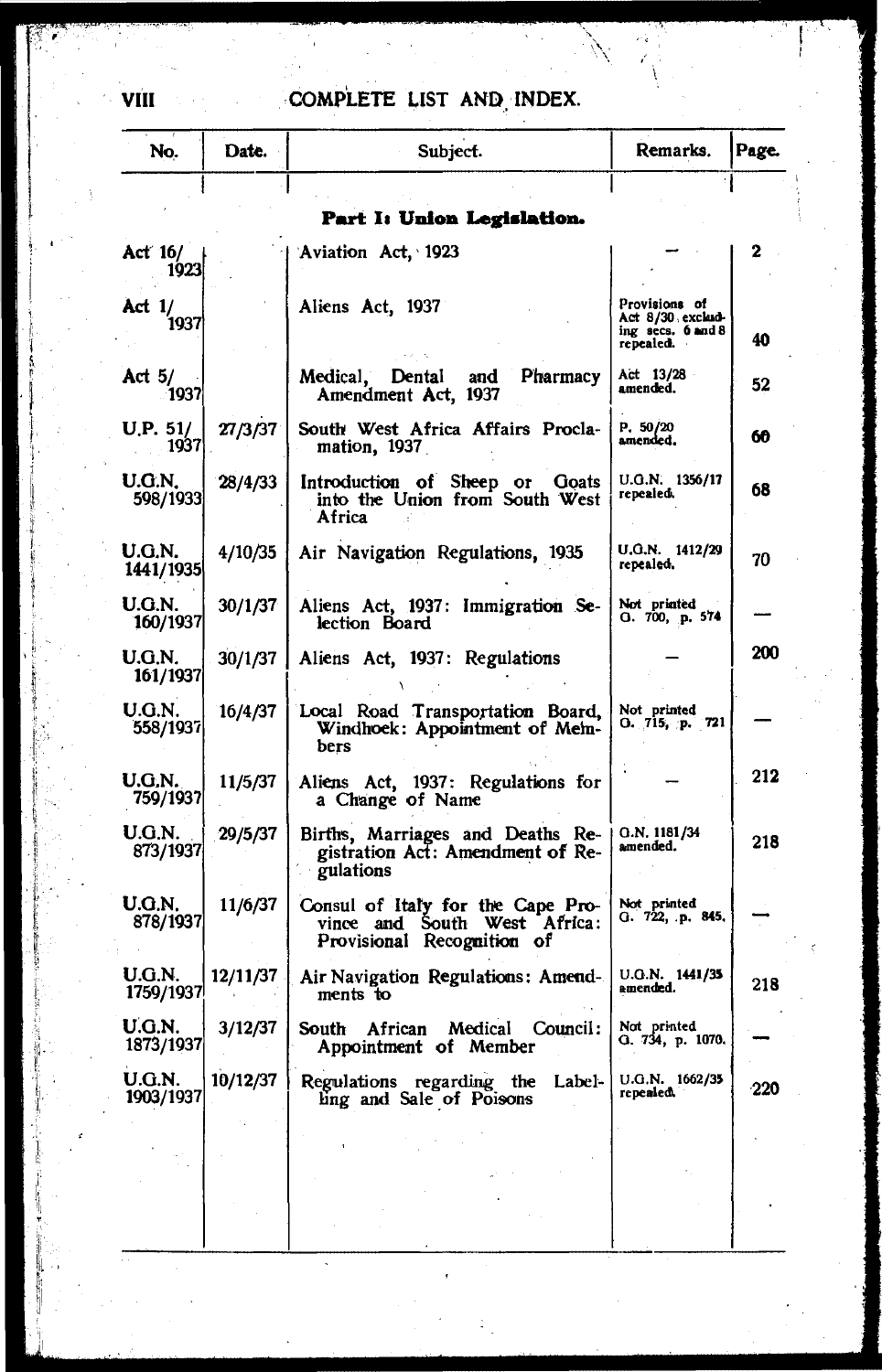## COMPLETE LIST AND INDEX.

| No.    | Date.   | Subject.                                                                                                                                                     | Remarks.                                                            | Page.         |
|--------|---------|--------------------------------------------------------------------------------------------------------------------------------------------------------------|---------------------------------------------------------------------|---------------|
|        |         | Part II: Proclamations.                                                                                                                                      |                                                                     |               |
| P. 1   | 23/1/37 | Rehoboth Affairs Proclamation, 1937                                                                                                                          | $P. 2/21$ amended.                                                  | 234           |
| P. 2   | 22/1/37 | Mining Law Further Amendment<br>Proclamation, 1937                                                                                                           | Imperial Mining<br>Ord. of 8/8/05<br>as amended<br>further amended, | 238           |
| P. 3   | 1/2/37  | Third Legislative Assembly: Fixing<br>of date, for first sitting of the<br>Third Session                                                                     |                                                                     | 242           |
| P. 4   | 23/1/37 | Crown Lands (Trespass) Amend-<br>ment Proclamation, 1937                                                                                                     | P. 7/19 amended.                                                    | 242           |
| P. 5   | 16/1/37 | Police Offences (Rehoboth Gebiet)<br>Proclamation, 1937                                                                                                      | P. 27/20<br>extended.                                               | 244           |
| P.6    | 16/2/37 | Extension of the Supervision of<br>Machinery Proclamation, 1929,<br>and the Explosives Ordinance,<br>1931, to the Rehoboth Gebiet                            | P. 36/29 and<br>Ord. 15/31<br>extended.                             | $252^{\circ}$ |
| P. 7   | 23/2/37 | Kalkfeld and Osire Süd Periodical<br>Court Amendment Proclamation,<br>1937                                                                                   | P. $42/20$ and<br>P. 8/27 amended.                                  | 254           |
| P. 8   | 23/2/37 | Ariamsvlei and Kalkfontein Perio-<br>dical Court Amendment Procla-<br>mation, 1937                                                                           | P. 1/26 and<br>$P.4/27$ amended.                                    | 258           |
| P.9    | 22/2/37 | Natives (Urban Areas) Amendment<br>Proclamation, 1937                                                                                                        | P. 34/24<br>amended.                                                | 264           |
| P. 10  | 17/3/37 | Land Bank Amendment Proclama-<br>tion, 1937                                                                                                                  | P. 22/35<br>amended,                                                | 264           |
| P. 11  | 30/3/37 | District Road, District of Groot-<br>fontein: Proclamation of                                                                                                |                                                                     | 266           |
| P. 12  | 31/3/37 | Powers, jurisdiction and privileges<br>of the Commission appointed to<br>inquire into the employment, wa-<br>ges and hours of shop assistants<br>in Windhoek |                                                                     | 266           |
| P. 13. | 3/4/37  | Preservation of Trees Amendment<br>Proclamation, 1937                                                                                                        | P. 23/25<br>ашспосо,                                                | 266           |
| P. 14  | .6/4/37 | Education Amendment Proclamation,<br>1937                                                                                                                    | P. 16/26<br>amended.                                                | 268           |
| P. 15  | 27/4/37 | Legislative<br>of.<br>the<br>Prorogation<br>Assembly                                                                                                         |                                                                     | 270 -         |
|        |         | tana 2                                                                                                                                                       |                                                                     |               |

 $\mathbf{x}$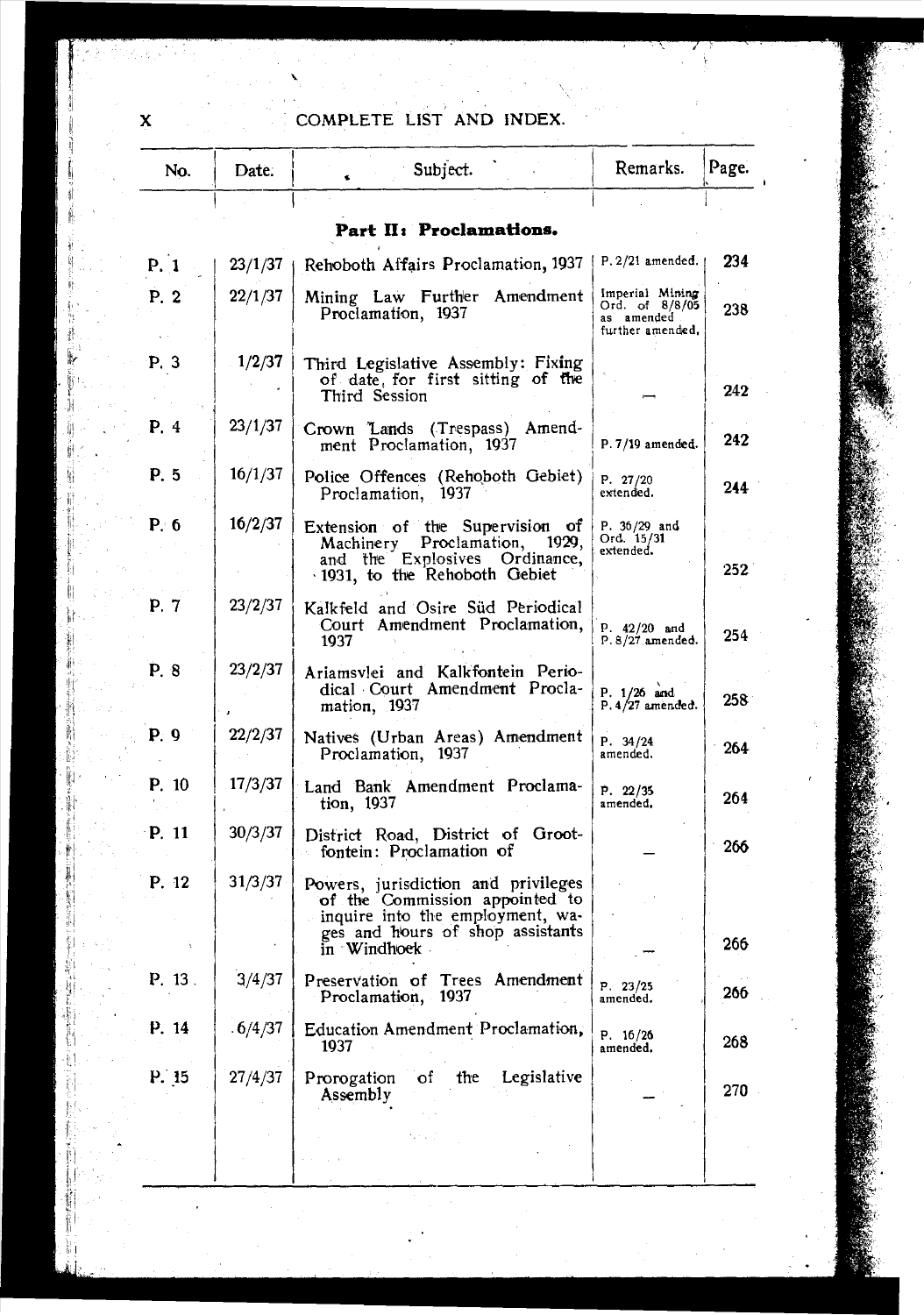## **XII COMPLETE LIST AND INDEX.**

\

| No.   | Date.          | Subject.                                                                             | Remarks.                                                                   | Page. |
|-------|----------------|--------------------------------------------------------------------------------------|----------------------------------------------------------------------------|-------|
| P. 16 | 27/4/37        | <b>Education Amendment Proclamation</b><br>1937                                      | P. 16/26<br>amended.                                                       | 270   |
| P. 17 | <b>29/4/37</b> | Diamond<br>Industry<br>Protection<br>Amendment Proclamation, 1937                    | P. 20/22<br>amended.                                                       | 272   |
| P. 18 | 20/5/37        | Banks Cash Reserve<br>Temporary<br>Amendment Proclamation, 1937                      |                                                                            | 272   |
| P. 19 | 18/5/37        | Canned Crayfish Tax Proclamation,<br>1937                                            |                                                                            | 274.  |
| P. 20 | 7/6/37         | Periodical Court at Waterberg, Dis-<br>trict Otjiwarongo: Disestablish-<br>ment of   | P. 67/20, P. 7/27<br>and G.N. 42/19<br>repealed.                           | 276   |
| P. 21 | 18/6/37        | Further Prorogation of the Legis-<br>lative Assembly                                 |                                                                            | 278   |
| P. 22 | 24/6/37        | Regulation Proclamation,<br>Aliens<br>1937                                           | P. 16/31<br>repealed.                                                      | 278   |
| P. 23 | 25/6/37        | Immigration Amendment Proclama-<br>tion, 1937                                        | P. 23/24<br>amended.                                                       | 280   |
| P. 24 | 28/6/37        | Rules of Court Proclamation, 1937                                                    | P. 31/35<br>amended.                                                       | 286   |
| P. 25 | 28/6/37        | Native Administration Amendment<br>Proclamation, 1937                                | P. 15/28<br>amended.                                                       | 286.  |
| P. 26 | 13/5/37        | Licences Consolidation Amendment<br>(Application to Natives) Procla-<br>mation, 1937 | Ord. 13/35<br>amended.                                                     | 288   |
| P. 27 | 8/7/37         | District Road, District Rehoboth:<br>Proclamation of                                 |                                                                            | 290   |
| P.28  | 8/7/37         | Main and District Roads, District<br>Okahandia: Proclamation of                      | $O.N.$ 87/25,<br>P. 2/29, P. 30/29,<br>P. $32/29$ and<br>P. 3/31 repealed. | 290   |
| P. 29 | 5/7/37         | Village Management Board Area of<br>Gibeon: Abolition of                             | 0. N. 169/25<br>repealed.                                                  | 306   |
| P. 30 | 19/7/37        | Okahandja District declared Cattle<br>Improvement Area                               |                                                                            | 306   |
| P. 31 | 11/9/37        | Application of Half-holiday Ordi-<br>nance, 1927 to the town of<br>Otavi -           |                                                                            | 306   |
| P. 32 | 20/9/37        | Okavango Native Territory Affairs<br>Proclamation, 1937                              |                                                                            | 306   |
| P. 33 | 26/10/37       | Teachers' Pension Amendment Pro-<br>clamation, 1937                                  | P. 39/31<br>amended.                                                       | 314   |
|       |                |                                                                                      |                                                                            |       |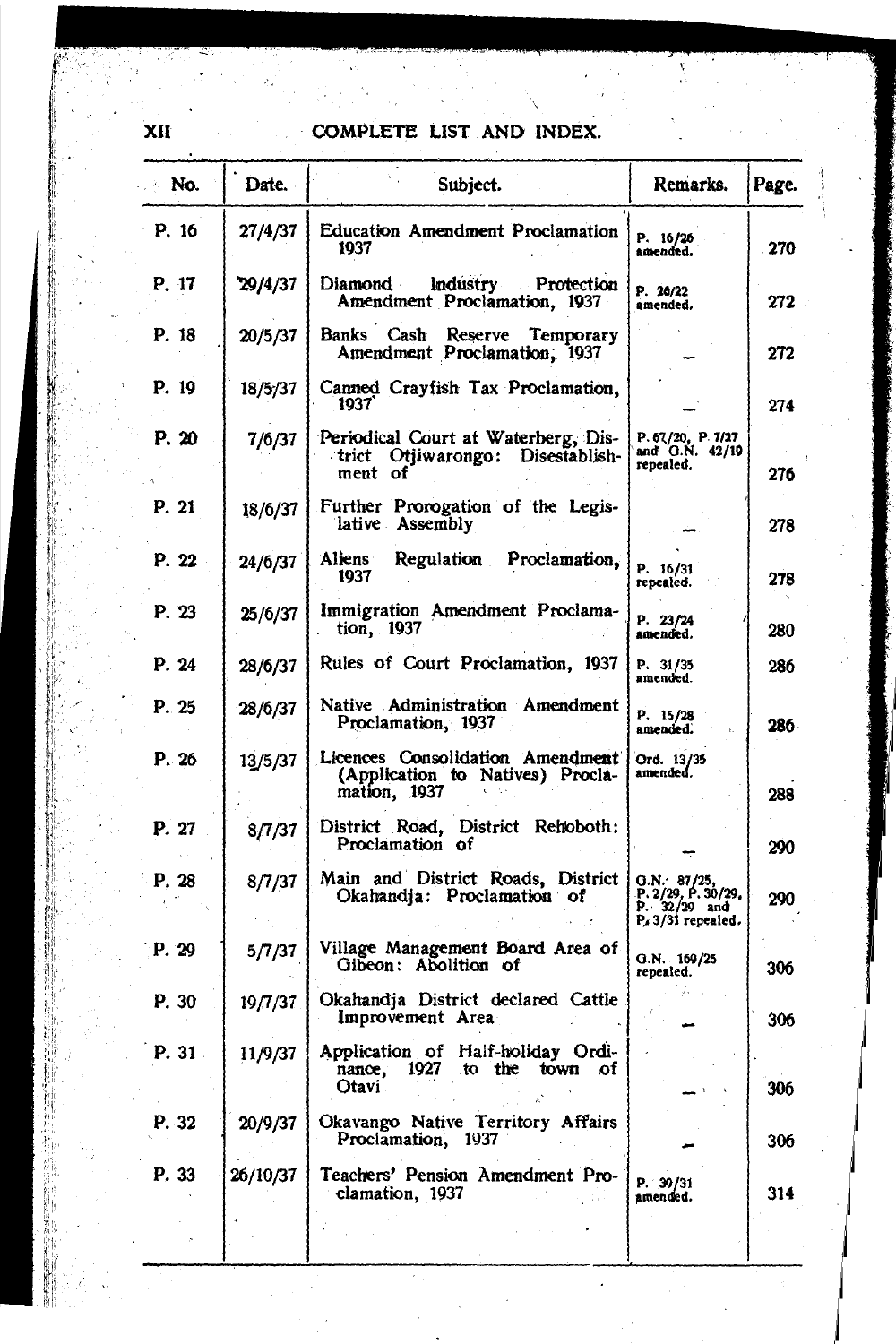## COMPLETE LIST AND INDEX.

| No.       | Date.    | Subject.                                                                                   | Remarks.                                                                           | Page. |
|-----------|----------|--------------------------------------------------------------------------------------------|------------------------------------------------------------------------------------|-------|
| P. 34     | 30/10/37 | Extension of the Motor Vehicle<br>and Wheel Tax Ordinance, 1937,<br>to the Rehoboth Gebiet | P. 12/36<br>amended.                                                               | 314   |
| P. 35     | 9/11/37  | Further Prorogation of the Legis-<br>lative Assembly                                       |                                                                                    | 316   |
| P. 36     | 10/11/37 | Education Amendment Proclamation<br>1937                                                   | P. 16/26<br>amended.                                                               | 316   |
| P. 37     | 7/12/37  | Farmers' Special Relief<br>Amend-<br>ment Proclamation, 1937                               | P. 52/31<br>amended.                                                               | 320   |
|           |          | Part III: Ordinances.                                                                      |                                                                                    |       |
| Ord. 1    | 31/3/37  | Additional Appropriation (1936-'37)<br>Ordinance, 1937                                     |                                                                                    | 324   |
| Ord, 2    | 23/4/37  | Amendment<br>Cattle Improvement<br>Ordinance, 1937                                         | Ord. 10/30 as<br>amended by<br>Ord. 10/35 and<br>19/35<br>Ord.<br>further amended. | 326   |
| Ord $, 3$ | 10/5/37  | $(1935 -$<br>Unauthorised Expenditure<br>'36) Ordinance, 1937                              |                                                                                    | 328   |
| Ord. 4    | 10/5/37  | $(1937 - 38)$ . Ordi-<br>Appropriation<br>nance, 1937                                      |                                                                                    | 330   |
| Ord. 5    | 10/5/37  | Finance Indemnity Ordinance, 1937                                                          |                                                                                    | 334   |
| Ord, 6    | 10/5/37  | Property<br>Landed<br>Taxation<br>оf<br>Amendment Ordinance,<br>1937                       | Ordi. 5/35 ass<br>amended by<br>Ord. 22/35<br>further amended.                     | 334   |
| Ord. 7    | 13/5/37  | Roads and Outspans Ordinance, 1937                                                         | Ord. 15/27<br>repealed.                                                            | 336   |
| Ord. 8    | 10/5/37  | Ordinance,<br>Municipal Amendment<br>1937                                                  | Ord. 24/35 as<br>amended by<br>P. 15/36 further<br>amended.                        | 364   |
| Ord. 9    | 10/5/37  | Townships Amendment Ordinance,<br>1937                                                     | <b>Ord.</b> 11/28<br>amended.                                                      | 366   |
| Ord. 10   | 10/5/37  | Brands Amendment Ordi-<br><b>Stock</b><br>nance, 1937                                      | Ord. 8/31<br>amended,                                                              | 370   |
| Ord. 11   | 10/5/37  | Control Amendment<br>Meat Trade<br>Ordinance, 1937                                         | Ord. 8/35<br>amended.                                                              | 370   |
| Ord. 12   | 13/5/37  | Liquor Licensing Amendment Ordi-<br>nance, 1937                                            | P. 6/20 amended.                                                                   | 372   |
| Ord. 13   | 13/5/37  | Lotteries Ordinance, 1937                                                                  |                                                                                    | 374   |

XIV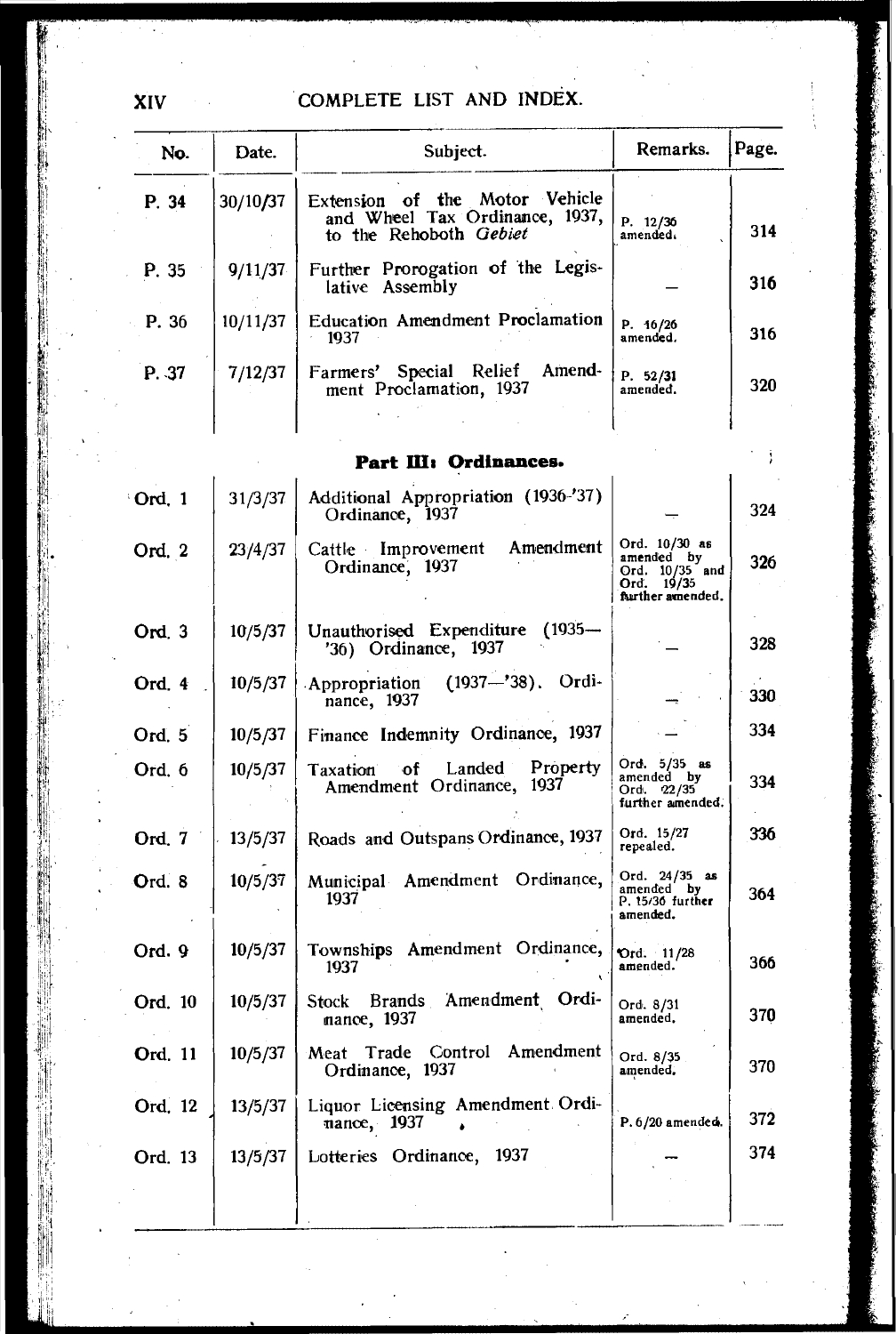**XVI** COMPLETE LIST AND INDEX.

| No.      | Date.   | Subject.                                                                                                                 | Remarks.                                                            | Page. |
|----------|---------|--------------------------------------------------------------------------------------------------------------------------|---------------------------------------------------------------------|-------|
| Ord. 14  | 13/5/37 | Brewers and Distillers Duty Amend-<br>ment Ordinance, 1937                                                               | $P. 3/24$ as<br>amended by<br>Ord. 9/35<br>further amended.         | 380   |
| Ord. 15  | 13/5/37 | Petrol Sales Tax Ordinance, 1937                                                                                         |                                                                     | 384   |
| Ord, 16  | 26/5/37 | Village Management Boards Ordi-<br>nance, 1937                                                                           | P. $2/25$ as<br>amended by<br>Ord. 8/26<br>repezled.                | 388   |
| Ord, 17  | 26/5/37 | Motor Vehicle and Wheel Tax<br>Ordinance, 1937                                                                           | Ord. 6/26, Ord.<br>9/26, Ord. 4/27<br>and Ord. 1/32<br>repealed.    | 406   |
| Ord, 18  | 26/5/37 | Weights and Measures Ordinance,<br>1937                                                                                  |                                                                     | 432   |
| Ord. 19  | 26/5/37 | Fauna and Flora Protection Ordi-<br>nance, 1937                                                                          | P. 26/28 and<br>Ord. 5/27<br>amended and<br>Ord. 15/28<br>repealed. | 448   |
|          |         | Part IV: Government Notices.                                                                                             |                                                                     |       |
| $QN$ 1   | 2/1/37  | Natives (Urban Areas) Proclama-<br>tion, 1924: Amendment of Regu-<br>lations for the Proclaimed Area of Walvis Bay       | $Q.N.$ 173/24 as<br>applied by G.N.<br>52/26 amended.               | 456   |
| G.N.2    | 2/1/37  | Marriage Officers: Appointment as                                                                                        | Not printed<br>Q. 692, p. 494                                       |       |
| Q.N.3    | 2/1/37  | Pound at Omatjette, Otjohorongo<br>Native Reserve, District Omaruru:<br>Establishment of, etc.                           | do.                                                                 |       |
| Q.N.4    | 2/1/37  | Clerk of the Court, Swakopmund:<br>Appointment as                                                                        | do.                                                                 |       |
| G.N. 5   | 2/1/37  | Municipality of Okahandja:<br>Amendment of Location Regula-<br>tions                                                     | Not printed<br>G. 692, p. 495                                       |       |
| G.N. 6   | 14/1/37 | Prohibition of Introduction of Stock<br>and Animals and Vegetable Pro-<br>the Bechuanaland<br>ducts from<br>Protectorate | Not printed<br>О. 694, р. 508                                       |       |
| G.N. 7   | 4/1/37  | Board of Inspectors for the pur-<br>pose of examining Films: Ap-<br>pointment of Member                                  | Not printed<br>G. 695, p. 510                                       |       |
| G.N. 8   | 4/1/37  | Municipality of Karibib:<br>Water<br>Supply Regulations                                                                  | do.                                                                 |       |
| . Q.N. 9 | 4/1/37  | Reserve Board, Franzfontein Native<br>Reserve: Appointment of Member                                                     | do.                                                                 |       |
|          |         |                                                                                                                          |                                                                     |       |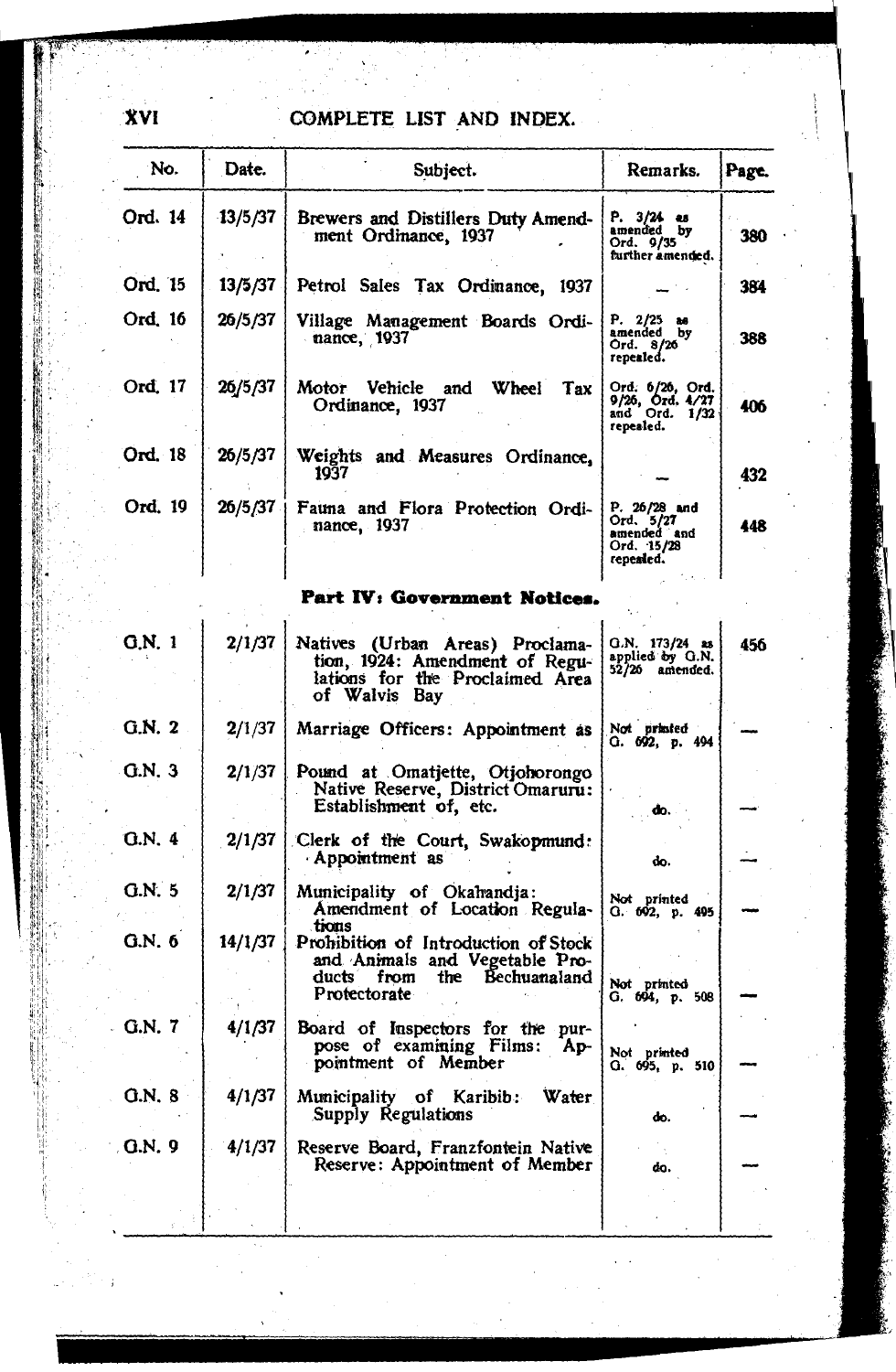## xvm

\

## COMPLETE LIST AND INDEX.

| No.       | Date.   | Subject.                                                                                                                    | Remarks.                          | Page. |
|-----------|---------|-----------------------------------------------------------------------------------------------------------------------------|-----------------------------------|-------|
| G.N. 10   | 8/1/37  | Magistrate, Swakopmund: Appoint-<br>ment as                                                                                 | Not printed<br>G. 695, p. 511     |       |
| $G.N.$ 11 | 8/1/37  | Native Commissioner, Magisterial<br>District of Swakopmund: Appoint-<br>ment as                                             | do.                               |       |
| G.N. 12   | 8/1/37  | Village Management Board Area of<br>Gobabis: Health Regulations                                                             | do.                               |       |
| G.N. 13   | 8/1/37  | Village Management Board Area of<br>Gobabis: Street and Traffic Regu-<br>lations                                            | Not printed<br>G. 695, p. 513     |       |
| G.N. 14   | 11/1/37 | Municipality of Swakopmund:<br>Amendment of Location Regula-<br>tions                                                       | Not printed<br>G. 695, p. 518     |       |
| G.N. 15   | 12/1/37 | Registering Officer, Electoral Division of Warmbad: Appointment<br>as                                                       | do.                               |       |
| G.N. 16   | 12/1/37 | Clerks of the Court, Maltahohe,<br>Gibeon and Warmbad: Appoint-<br>ments as                                                 | do.                               |       |
| G.N. 17   | 20/1/37 | Protection of Game, 1937                                                                                                    | Not printed<br>Q. 696, p. 531     |       |
| G.N. 18   | 1/2/37  | Port Health Regulations                                                                                                     |                                   | 456   |
| G.N. 19   | 1/2/37  | Vacancy for the Electoral Division<br>of Gibeon                                                                             | Not printed<br>O. 696, p. 549     |       |
| G.N. 20   | 1/2/37  | Consul of Finland at Walvis Bay:<br>Recognition of                                                                          | do.                               |       |
| G.N. 21   | 3/2/37  | Karakul Breeding Experiments:<br>Committee of Enquiry                                                                       | Not printed<br>O. 697, p. 556     |       |
| G.N. 22   | 3/2/37  | Location Regulations: Urban Area<br>of Small Settlement Otavi No. 102<br>and farm Swaps No. 755, Dis-<br>trict Grootfontein | Not printed<br>G. 701, p. 581     |       |
| Q.N. 23   | 3/2/37  | Marriage Officer: Appointment as                                                                                            | Not printed<br>G. 701, p. 583     |       |
| G.N. 24   |         | 10/2/37   Ai-Ais Hot Springs: Regulations                                                                                   |                                   | 480   |
| G.N. 25   | 10/2/37 | Native Commissioner, Magisterial<br>District of Rehoboth: Appoint-<br>ment as                                               | Not printed<br>G. 701, p. 584     |       |
| Q.N. 26   | 10/2/37 | Village Management<br>Board<br>of<br>Grootfontein; Tariff of Fees for<br>use of Public Swimming Bath                        | do.                               |       |
| G.N. 27   | 18/2/37 | Registering Officer, Proclaimed Area<br>of Mariental: Appointment as                                                        | Not printed<br>$0.702$ , p. $600$ |       |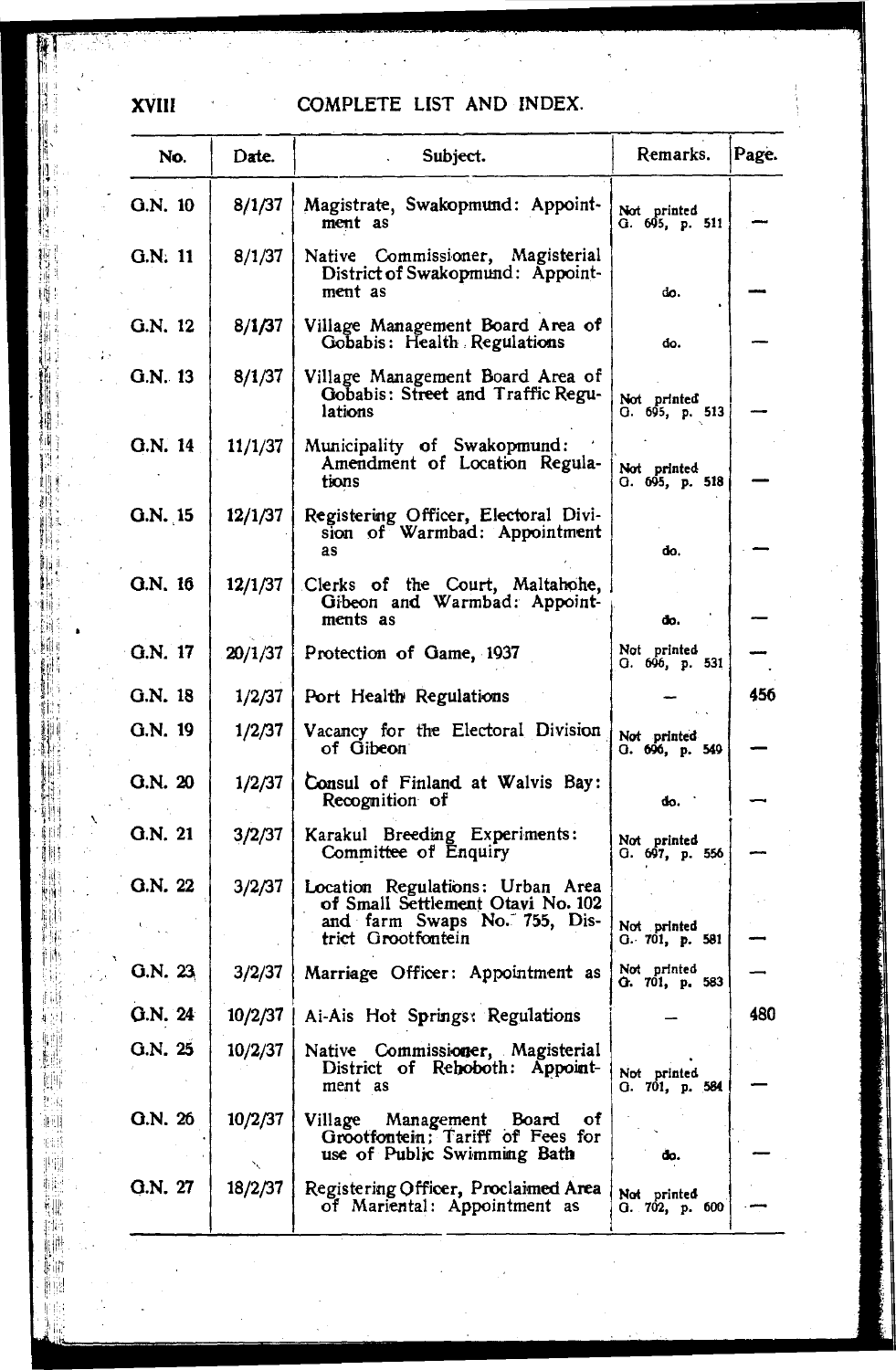## **xx COMPLETE LIST AND INDEX.**

| No.     | Date.   | Subject.                                                                                                          | Remarks.                       | Page. |
|---------|---------|-------------------------------------------------------------------------------------------------------------------|--------------------------------|-------|
| G.N. 28 | 18/2/37 | Immigration Officer, Luderitz: Ap-<br>pointment as                                                                | Not printed<br>О. 702, р. 660. |       |
| Q.N. 29 | 19/2/37 | Magistrate, Keetmanshoop: Appoint-<br>ment as                                                                     | do.                            |       |
| G.N. 30 | 19/2/37 | Native Commissioner, Magisterial<br>District of Keetmanshoop: Ap-<br>pointment as                                 | do.                            |       |
| G.N. 31 | 19/2/37 | Pounds at<br>Kleepforte,<br>District<br>Windhoek, and Swartkop, District<br>Warmbad: Disestablishment of          | do.                            |       |
| G.N. 32 | 19/2/37 | Clerks of the Court, Grootfontein,<br>Gibeon and Outjo: Appointment<br><b>as</b>                                  | Not printed<br>Q. 702, p. 601  |       |
| Q.N. 33 | 24/2/37 | Third Legislative Assembly: Name<br>of Elected Member for the Elec-<br>toral Division of Gibeon                   | do.                            |       |
| G.N. 34 | 24/2/37 | Native (Urban Areas) Proclamation,<br>1924: Amendment of Regulation<br>17 of Government Notice No. 173<br>of 1924 | G.N. 173/24<br>amended.        | 482   |
| G.N. 35 | 24/2/37 | Luderitz Urban Area: Restriction<br>on Entry of Natives                                                           | Not printed<br>Q.702, p.601    |       |
| G.N. 36 | 24/2/37 | Prohibition of Female natives from<br>entering the Municipal Area of<br>Luderitz                                  | Not printed<br>О. 702, р. 602  |       |
| G.N. 37 | 8/3/37  | Naturalization List, 1925: Amend-<br>ment of                                                                      | G.N. 114/25<br>amended.        | 484   |
| G.N. 38 | 8/3/37  | Village Management Board Area,<br>Gibeon: Amendment of Common-<br>age and Sanitary Regulations                    | Not printed<br>Q. 704, p. 638  |       |
| G.N. 39 | 8/3/37  | Acting Judge of the High Court of<br>South West Africa: Appointment<br>as                                         | Not printed<br>Q. 704, p. 639  |       |
| G.N. 40 | 10/3/37 | Municipality of Swakopmund: Im-<br>position of Vehicle Tax                                                        | do.                            |       |
| G.N. 41 | 10/3/37 | Naturalization - Supplementary List, $ _{0.N. 13/31}$<br>1931: Amendment of                                       | amended.                       | 484   |
| G.N. 42 | 10/3/37 | Pound at Ongorogotjari, District<br>Windhoek: Disestablishment of                                                 | Not printed<br>Q. 704, p. 641  |       |
| G.N. 43 | 25/3/37 | Royalty Regulations: Royalty pay-<br>able on Iceland or Optical Spar                                              |                                | 486   |
|         |         |                                                                                                                   |                                |       |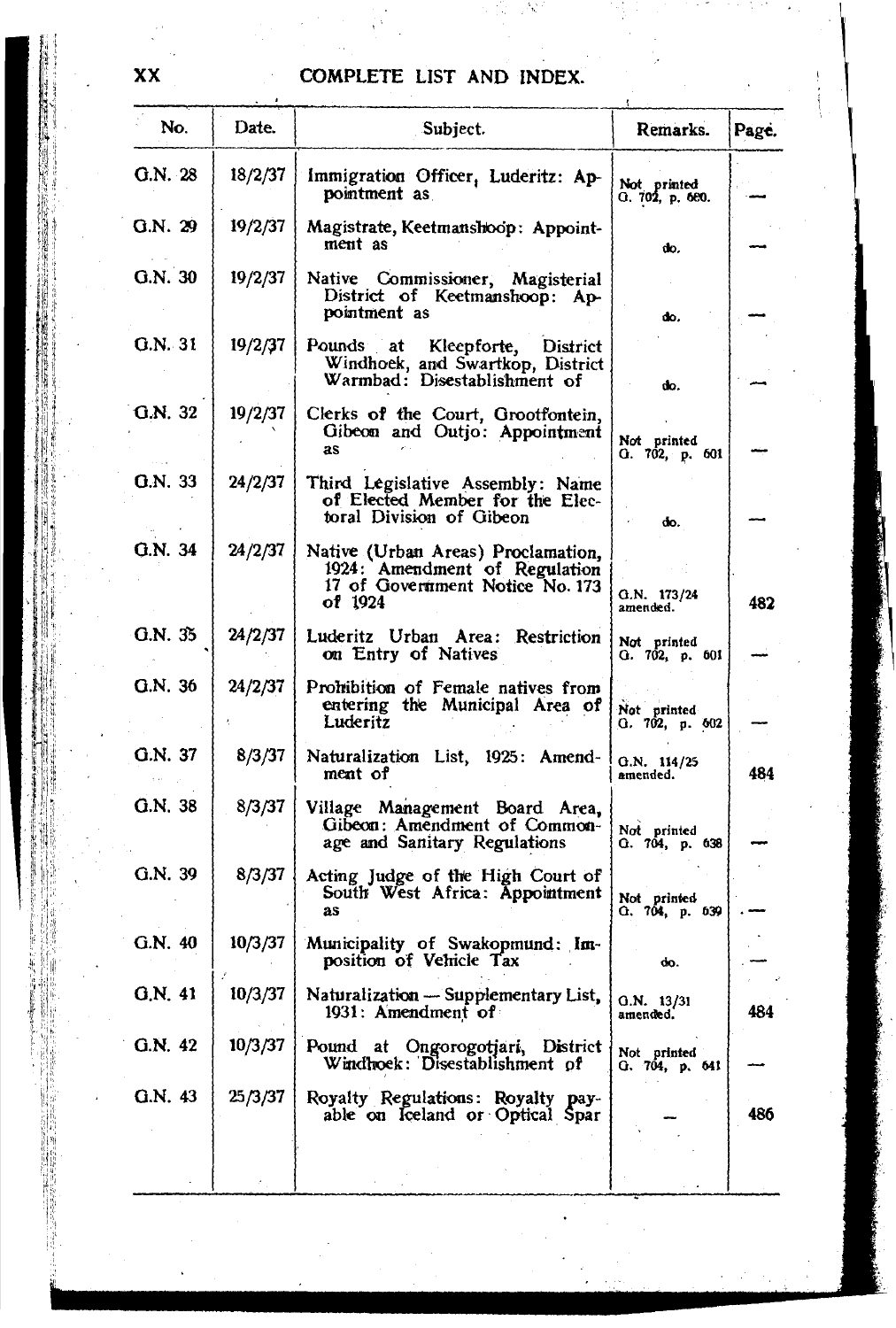## COMPLETE LIST AND 'INDEX.

| No.     | Date.   | Subject.                                                                                                                           | Remarks.                      | Page. |
|---------|---------|------------------------------------------------------------------------------------------------------------------------------------|-------------------------------|-------|
| G.N. 44 | 25/3/37 | Vacancy for the Electoral Division<br>of Stampriet                                                                                 | Not printed<br>О. 706, р. 664 |       |
| G.N. 45 | 1/4/37  | under<br>Proclaimed Area<br><b>Section</b><br>eleven of the Natives (Urban<br>Areas) Proclamation, 1924: Outjo                     |                               | 486   |
| G.N. 46 | 1/4/37  | Natives (Urban Areas) Proclama-<br>tion, 1924: Application of Section<br>six to the Urban Area of Outjo                            |                               | 488   |
| G.N. 47 | 1/4/37  | Natives (Urban Areas) Proclama-<br>tion, 1924: Regulation for the<br>Proclaimed Area of Outjo                                      |                               | 488   |
| Q.N. 48 | 1/4/37  | Registering Officer, Proclaimed Area<br>of Outjo: Appointment as                                                                   | Not printed<br>G. 706, p. 665 |       |
| G.N. 49 | 1/4/37  | Outjo Village Management Board:<br>Location Regulations                                                                            | do.                           |       |
| G.N. 50 | 1/4/37  | Marriage Officer: Appointment as                                                                                                   | Not printed<br>Q. 706, p. 671 |       |
| G.N. 51 | 1/4/37  | $Un-$<br>Public Health Regulations:<br>sound Foodstuff's                                                                           |                               | 488   |
| G.N. 52 | 1/4/37  | Clerk of the Court, Keetmanshoop:<br>Appointment as                                                                                | Not printed<br>G. 706, p. 672 |       |
| G.N. 53 | 1/4/37  | Consul of Denmark at Capetown:<br>Provisional recognition of                                                                       | do.                           |       |
| G.N. 54 | 5/4/37  | Village Management Board, Groot-<br>fontein: Appointment of Member                                                                 | Not printed<br>G. 710, p. 691 |       |
| G.N. 55 | 5/4/37  | Commission to inquire into the<br>conditions of employment, wages<br>and hours of shop assistants in<br>Windhoek: Appointment of   | do.                           |       |
| G.N. 56 | 5/4/37  | Preservation of Indigenous Trees:<br>Regulations                                                                                   |                               | 490   |
| G.N. 57 | 6/4/37  | Emoluments, Salary Scales and<br>Travelling Allowances for Non-<br>European Teachers in recognised<br>Mission Schools: Regulations | G.N. 129/26<br>amended.       | 490   |
| G.N. 58 | 6/4/37  | Clerk of the Court, Luderitz: Ap-<br>pointment as                                                                                  | Not printed<br>G. 710, p. 692 |       |
| G.N. 59 | 8/4/37  | Public Holiday within the Mandated<br>Territory of South West Africa                                                               | do.                           |       |
|         |         |                                                                                                                                    |                               |       |
|         |         |                                                                                                                                    |                               |       |

ļ

**XXII.**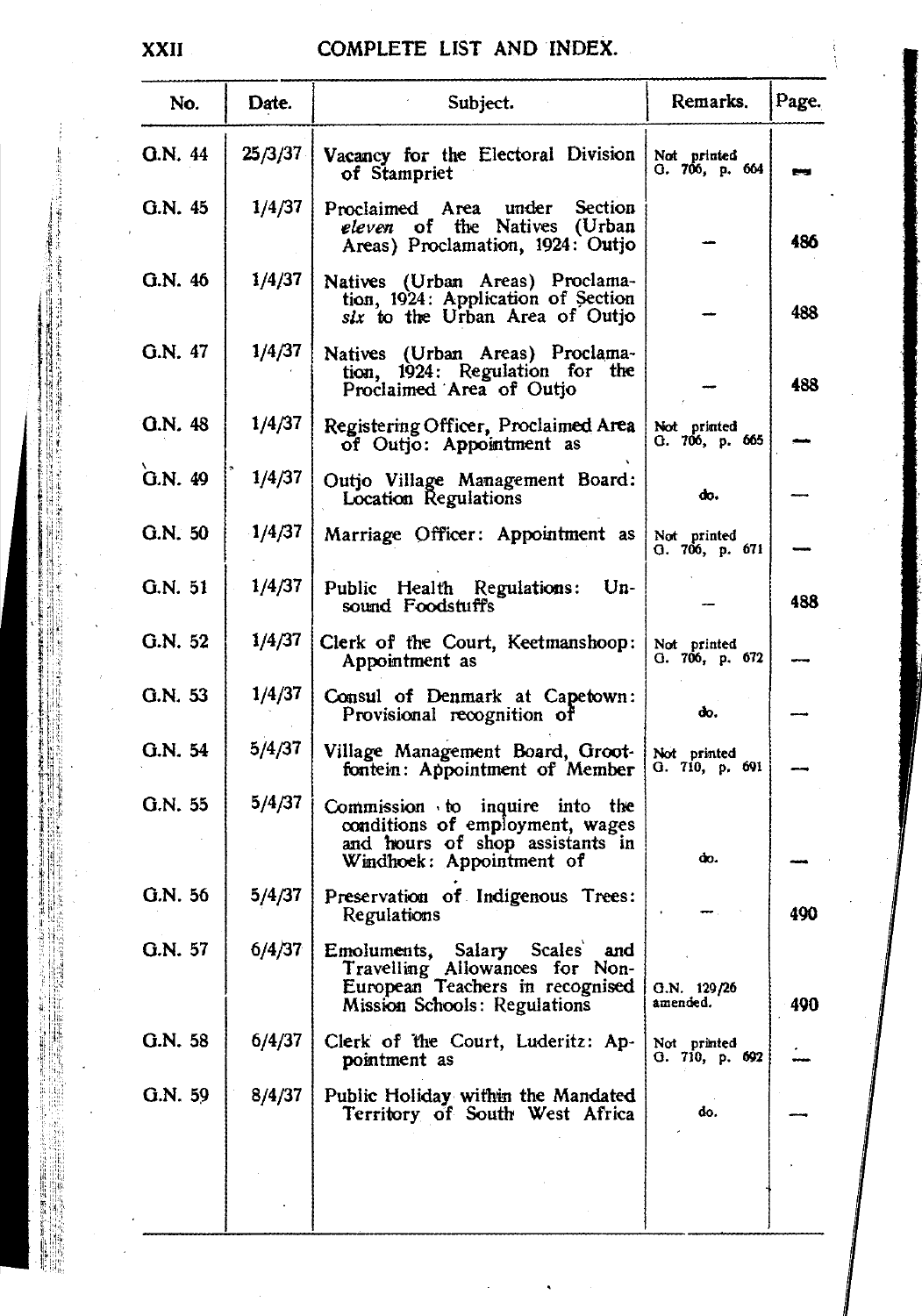$\epsilon$ 

## XXIV COMPLETE LIST AND INDEX.

| No.            | Date.      | Subject.                                                                                                                              | Remarks.                      | Page. |
|----------------|------------|---------------------------------------------------------------------------------------------------------------------------------------|-------------------------------|-------|
| G.N. 60        | 15/4/37    | Circuit Courts: Division of Terri-<br>tory into Circuit Districts and<br>fixing of dates, etc., for holding<br>of Courts              | Not printed<br>G. 710, p. 692 |       |
| G.N. 61        | 17/4/37    | Political Organizations: Declaration<br>as                                                                                            |                               | 492   |
| G.N. 62        | $-23/4/37$ | Ordinances, 1937: Promulgation of                                                                                                     | Vide p. 324                   |       |
| G.N. 63        | 19/4/37    | Prohibition of Female natives from<br>entering the Otjiwarongo Village<br>Management Board Area                                       | Not printed<br>G. 714, p. 709 |       |
| G.N. 64        | 19/4/37    | Omaruru Cattle Improvement Area:<br>Appointment of Member of<br>Board                                                                 | Not printed<br>G. 714, p. 710 |       |
| G.N. 65        | 19/4/37    | Vacancy for the Electoral Division<br>of Grootfontein                                                                                 | do.                           |       |
| G.N. 66        | 19/4/37    | Local Gaol for the Magisterial<br>District of Warmbad: Establish-<br>ment of                                                          |                               | 494   |
| G.N. 67        | 21/4/37    | Naturalization List, 1925: Amend-<br>ment of                                                                                          | $G.N.$ 114/25<br>amended.     | 494   |
| G.N. 68        | 21/4/37    | Protection of Game, 1937: Amend-<br>ment of Government Notice No.<br>17 of 1937                                                       | Not printed<br>G. 714, p. 710 |       |
| G.N. 69        | 21/4/37    | Third Legislative Assembly: Name<br>of Elected Member for the Elec-<br>toral Division of Stampriet                                    | Not printed<br>Q. 714, p. 711 |       |
| G.N. 70        | 1/5/37     | Natives (Urban Areas) Proclama-<br>tion, 1924: Application of Section<br>six to the Urban Area of Warm-<br>bad                        |                               | 494   |
| <b>G.N.</b> 71 | 1/5/37     | Definition of the Area reserved as<br>Location situate within<br>the.<br>a<br>Warmbad Town and Townlands<br>No. 145, District Warmbad | Not printed<br>Q. 714, p. 711 |       |
| G.N. 72        | 1/5/37     | Proclaimed Area<br>under Section<br>eleven of the Natives<br>(Urban<br>Proclamation,<br>1924:<br>Areas)<br>Warmbad                    |                               | 494.  |
| G.N. 73        | 1/5/37     | Natives (Urban Areas) Proclama-<br>tion, 1924: Regulation for the<br>Proclaimed Area of Warmbad                                       |                               | - 496 |
| G.N. 74        | 1/5/37     | Registering Officer, Proclaimed Area<br>of Warmbad: Appointment as                                                                    | Not printed<br>G. 714, p. 712 |       |
|                |            |                                                                                                                                       |                               |       |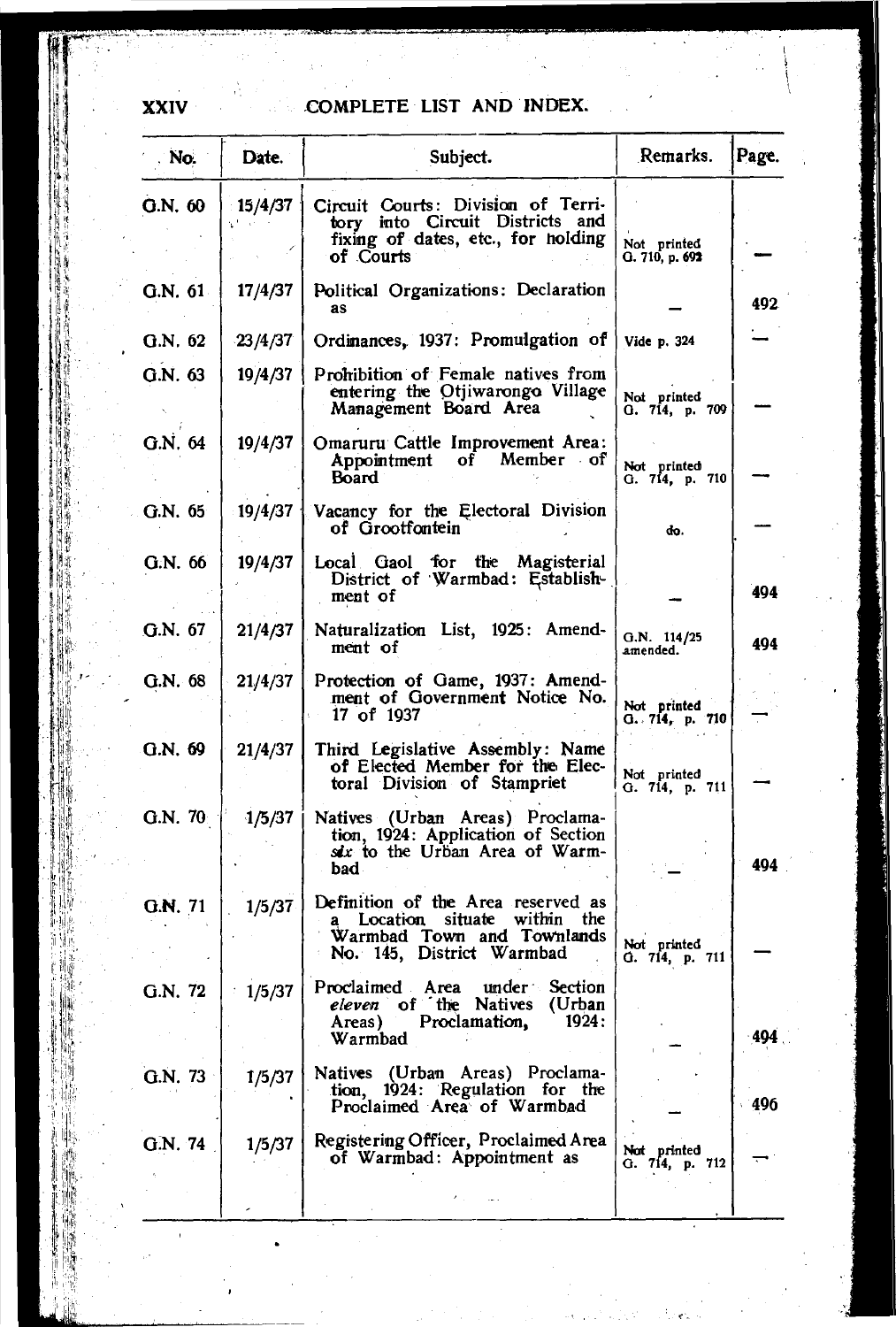## XXVI COMPLETE LIST AND INDEX.

| No.      | Date.      | Subject.                                                                                                                                                                                                                        | Remarks.                                     | Page. |
|----------|------------|---------------------------------------------------------------------------------------------------------------------------------------------------------------------------------------------------------------------------------|----------------------------------------------|-------|
| G.N. 75  | 1/5/37     | Municipality of Windhoek, Amend-<br>ment of Commonage Regulations                                                                                                                                                               | Not printed<br>Q. 714, p. 712                |       |
| G.N. 76  | 19/4/37    | Registering Officer, Proclaimed Area<br>of Keetmanshoop: Appointment<br>as                                                                                                                                                      | Not printed<br>Q. 714, p. 714                |       |
| G.N. 77  | $-27/4/37$ | Reserve Board, Aukeigas Native<br>Reserve: Appointment of Members                                                                                                                                                               | do.                                          |       |
| G.N. 78  | 3/5/37     | Search of Employees and Visitors<br>in Diamond Areas                                                                                                                                                                            |                                              | 496   |
| G.N. 79  | 3/5/37     | Sealing Regulations: Amendment of                                                                                                                                                                                               | Q.N. 88/28 as<br>amended further<br>amended. | 498   |
| G.N. 80  | 4/5/37     | Liquor sold by Municipal Council<br>of Windhoek declared to<br>- be<br>Kaffir Beer                                                                                                                                              | Not printed<br>Q. 715, p. 723                |       |
| G.N. 81  | 4/5/37     | Sale of Kaffir Beer by Windhoek<br>Municipality                                                                                                                                                                                 | do.                                          |       |
| G.N. 82  | 4/5/37     | Urban Area of Windhoek - Kaffir<br>Beer: Powers of Search: Amend-<br>ment of Regulations                                                                                                                                        | do.                                          |       |
| G.N. 83  | 15/5/37    | Marriage Officers: Appointment as                                                                                                                                                                                               | do.                                          |       |
| G.N. 84  | 15/5/37    | Definition of the Area reserved as<br>a Location within the Proclaimed<br>Area comprising the Small Settle-<br>ment Otavi No. 102 and the Farm<br>Swaps No. 755, situate in the<br>Magisterial District of<br>Groot-<br>fontein | do.                                          |       |
| 0. N. 85 | 15/5/37    | Registering Officer, Electoral Divi-<br>sion of Okahandja: Appointment<br><b>as</b>                                                                                                                                             | Not printed<br>Q. 715, p. 724                |       |
| G.N. 86  | 15/5/37    | Definition of the Area reserved as<br>Location situate within the<br>as.<br>Village Management Board Area<br>of Outjo, in the District of Outjo                                                                                 | do.                                          |       |
| G.N. 87  | 15/5/37    | Acting Secretary for South West<br>Africa: Appointment as                                                                                                                                                                       | do.                                          |       |
| G.N. 88  | 15/5/37    | Acting Chief Native Commissioner<br>for South West Africa: Appoint-<br>ment as                                                                                                                                                  | do.                                          |       |
| G.N. 89  | 15/5/37    | Clerk of the Court, Okahandja:<br>Appointment as                                                                                                                                                                                | Not printed<br>G. 715, p. 725                |       |
|          |            |                                                                                                                                                                                                                                 |                                              |       |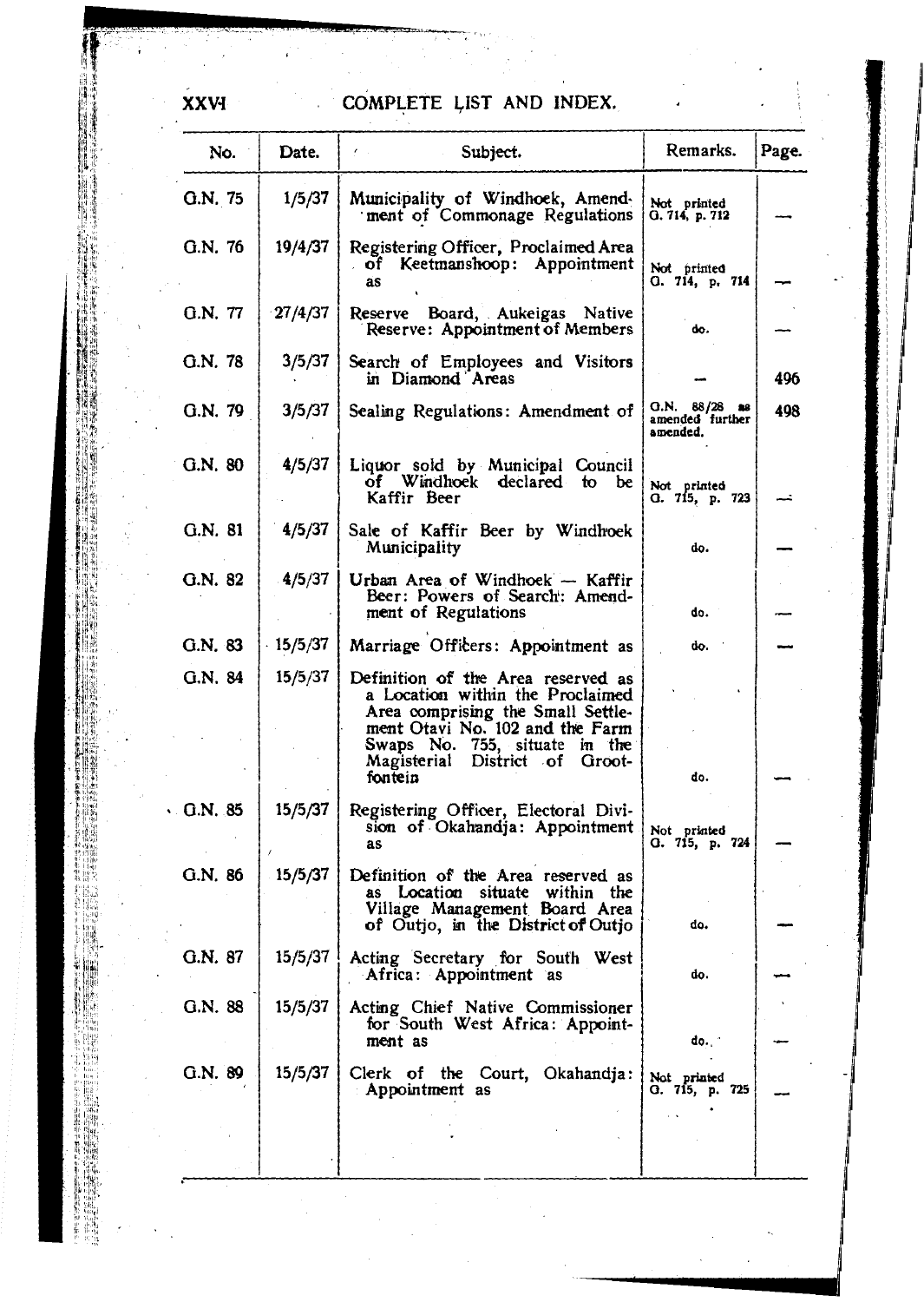### **XXVIII**

## COMPLETE LIST AND INDEX.

| No.       | - Date. | Subject.                                                                                                                                                             | Remarks.                      | Page. |
|-----------|---------|----------------------------------------------------------------------------------------------------------------------------------------------------------------------|-------------------------------|-------|
| G.N. 90   | 15/5/37 | Village Management Board Area,<br>Outjo: Regulations for the Pre-<br>of Malaria and other<br>vention<br>Mosquito-borne Diseases and for<br>destruction of Mosquitoes | Not printed<br>G. 715, p. 725 |       |
| G.N. 91   | 15/5/37 | Native Commissioner and Additional<br>Native Commissioner:<br>Appoint-<br>ments as                                                                                   | Not printed<br>G. 715, p. 727 |       |
| G.N. 92   | 15/5/37 | Acting Assistant Native Commis-<br>sioner for the Magisterial District<br>of Luderitz: Appointmént as                                                                | do.                           |       |
| G.N. 93   | 15/5/37 | Registering Officer, Proclaimed Area<br>of Luderitz: Appointment as                                                                                                  | do.                           |       |
| G.N. 94   | 15/5/37 | Regulations governing the Introduc-<br>tion of certain Animal Products<br>from the Bechuanaland Protec-<br>torate                                                    | do.                           |       |
| $G.N.$ 95 | 18/5/37 | Ordinances, 1937: Promulgation of                                                                                                                                    | Vide p. 328                   |       |
| G.N. 96   | 28/5/37 | Ordinances, 1937: Promulgation of                                                                                                                                    | Vide p. 388                   |       |
| G.N. 97   | 1/6/37  | Diamond Board for South West<br>Africa: Appointment of Members                                                                                                       | Not printed<br>G. 719, p. 796 |       |
| G.N. 98   | 1/6/37  | Magistrates, Gobabis, Gibeon and<br>Maltahohe: Appointments as                                                                                                       | do.                           |       |
| G.N. 99   | 1/6/37  | Native Commissioners, Magisterial<br>Districts of Gobabis, Gibeon and<br>Maltahohe: Appointments as                                                                  | đo.                           |       |
| G.N. 100  | 1/6/37  | Fixing of<br>maximum<br>weight<br>- of<br>canned crayfish under the Canned<br>Crayfish Tax Proclamation, 1937                                                        | Not printed<br>Q. 719, p. 797 |       |
| G.N. 101  | 15/6/37 | Third Legislative Assembly: Name<br>of Elected Member for the Elec-<br>toral Division of Grootfontein                                                                | Not printed<br>G. 720, p. 807 |       |
| G.N. 102  | 15/6/37 | Registering Officer, Proclaimed Area<br>of Otjiwarongo: Appointment as                                                                                               | do.                           |       |
| Q.N. 103  | 15/6/37 | Post Office Savings Bank: Cash<br>Account for the year 1936-1937                                                                                                     | do.                           |       |
| G.N. 104  | 15/6/37 | Municipality of Windhock: Amend-<br>ment of Electricity Supply Regu-<br>lations                                                                                      | Not printed<br>Q. 720, p. 808 |       |
|           |         |                                                                                                                                                                      |                               |       |

Ń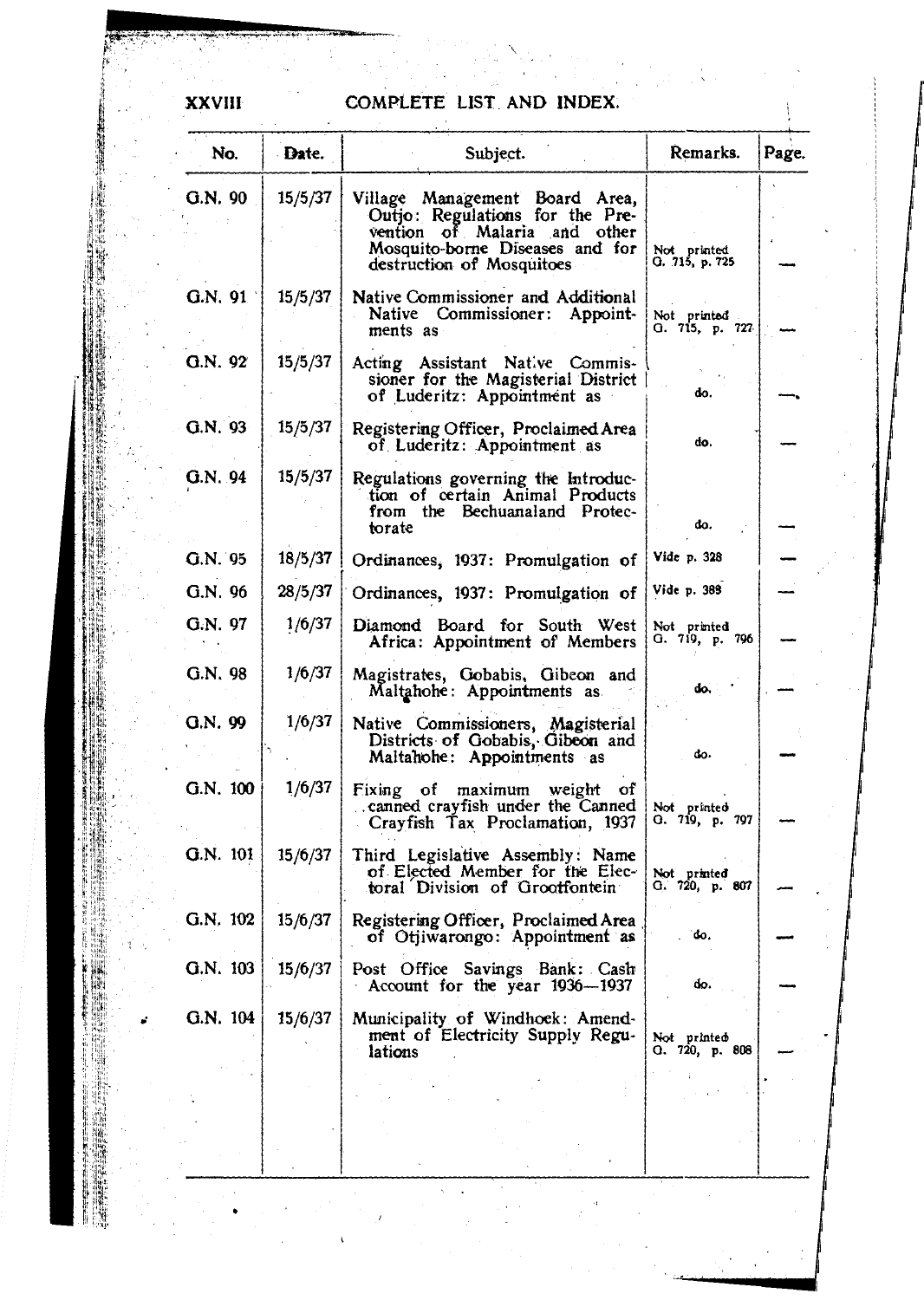## **XXX** COMPLETE LIST AND INDEX.

| No.           | Date.   | Subject.                                                                                      | Remarks.                      | Page. |
|---------------|---------|-----------------------------------------------------------------------------------------------|-------------------------------|-------|
| $Q.N.$ 105    | 15/6/37 | Municipality of Okahandja: Amend-<br>ment of Commonage Regulations                            | Not printed<br>G. 720, p. 809 |       |
| G.N. 106      | 15/6/37 | Registering Officer, Proclaimed Area<br>of Windhoek: Appointment as                           | do.                           |       |
| G.N. 107      | 15/6/37 | Acting Registrar of Extra-Terri-<br>and Northern Natives:<br>torial<br>Appointment as         | Not printed<br>G. 720, p. 810 |       |
| G.N. 108<br>W | 15/6/37 | Municipality of Walvis Bay: Sani-<br>tary Regulations<br>— Tariff<br>οf<br>Fees               | do.                           |       |
| G.N. 109      | 15/6/37 | Village Management Board Area of<br>Gobabis: Regulation relating to<br>the Keeping of Animals | do.                           |       |
| G.N. 110      | 15/6/37 | Windhoek Cattle Improvement Area:<br>Appointment of Board                                     | do.                           |       |
| Q.N. 111      | 1/7/37  | of,<br>Village Management Board<br>оf<br>Appointment<br>Mariental :<br>Member :               | Not printed<br>G. 721, p. 825 |       |
| G.N. 112      | 1/7/37  | Marriage Officer: Appointment as                                                              | do.                           |       |
| G.N. 113      | 1/7/37  | Cattle<br>Improvement Regulations:<br>Amendment of                                            | Q.N. 16/36<br>amended.        | 500   |
| G.N. 114      | 1/7/37  | Cattle Improvement Regulations:<br>Addition to                                                | G.N. 16/36<br>added to.       | 500   |
| G.N. 115      | 1/7/37  | Immigrants' Regulation Proclama-<br>tion, 1924: Immigration Regula-<br>tions: Amendment of    | Not printed<br>G. 721, p. 826 |       |
| G.N. 116      | 1/7/37  | within<br>Amended Postage Rates<br>South West Africa                                          | Not printed<br>G. 721, p. 829 |       |
| G.N. 117      | 1/7/37  | Clerk of the Court, Outjo: Ap-<br>pointment as                                                | Not printed<br>G. 721, p. 830 |       |
| G.N. 118      | 1/7/37  | Magistrate, Okahandja: Appointment<br>as.                                                     | do.                           |       |
| G.N. 119      | 1/7/37  | Native Commissioner, Magisterial<br>District of Okahandja: Appoint-<br>ment as                | do.                           |       |
| G.N. 120      | 1/7/37  | Village Management Board of Otji-<br>warongo: Water Supply Regula-<br>tions                   | do.                           |       |
| G.N. 121      | 15/7/37 | Board, Epukiro Native<br>Reserve<br>Reserve: Appointment of Member                            | Not printed<br>G. 722, p. 845 |       |
| G.N. 122      | 15/7/37 | Marriage Officer: Appointment as                                                              | do.                           |       |
|               |         |                                                                                               |                               |       |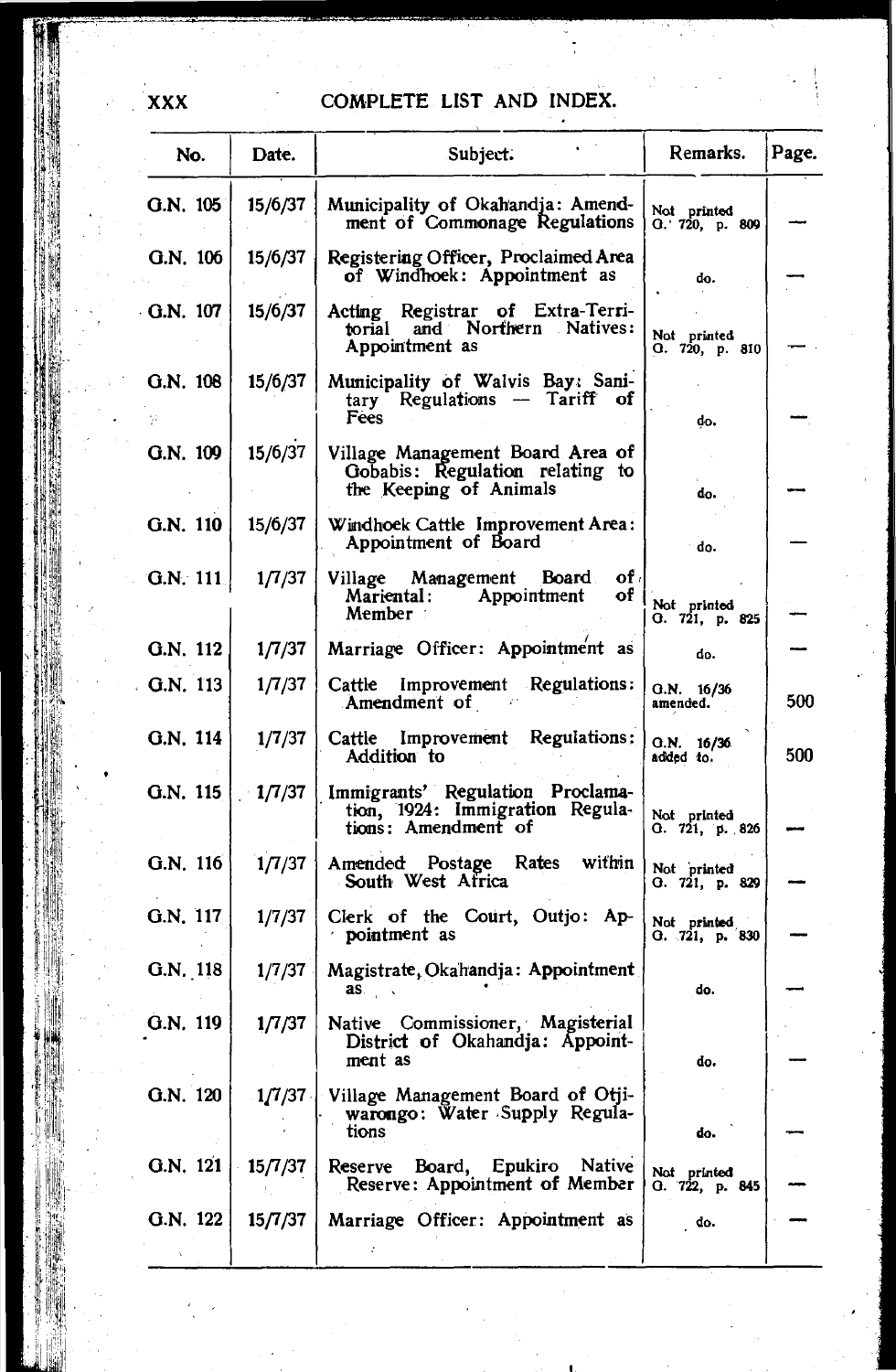**XXXII COMPLÈTE LIST AND INDEX.** 

| No.        | Date.      | Subject.                                                                                                                         | Remarks.                                                        | Page. |
|------------|------------|----------------------------------------------------------------------------------------------------------------------------------|-----------------------------------------------------------------|-------|
| G.N. 123   | 15/7/37    | Registering Officer, Proclaimed Area<br>of Outjo: Appointment as                                                                 | Not printed<br>0. 722, р. 846                                   |       |
| G.N. 124   | 15/7/37    | Native Reserve Regulations: Amend-<br>ment of                                                                                    | Q.N. 68/24<br>amended.                                          | 502   |
| G.N. 125   | 15/7/37    | Licences Consolidation Ordinance,<br>1935: Amendment of Regulations                                                              | G.N. 177/35<br>amended.                                         | 504   |
| G.N. 126   | 15/7/37    | Valuation of Immovable Property<br>Municipalities for the<br>within<br>purpose of completing the Voters'<br>Roll                 | G.N. 51/20<br>amended by<br>88<br>G.N. 34/25<br>further amended | 504   |
| G.N. 127   | 15/7/37    | Prohibition of female natives from<br>entering the Urban Area of<br>Tsumeb                                                       | Not printed<br>O. 722, p. 847                                   |       |
| G.N. 128   | 15/7/37    | Annual Registration of Voters, 1937                                                                                              | do.                                                             |       |
| G.N. 129   | 15/7/37    | Registration of Voters, 1937                                                                                                     | Not printed<br>G. 722, p. 848                                   |       |
| G.N. 130   | 15/7/37    | Acting Additional Native Commis-<br>sioner for South West Africa:<br>Appointment as                                              | Not printed<br>G. 722, p. 849                                   |       |
| Q.N. 131   | 15/7/37    | Marriage Officer: Appointment as                                                                                                 | do.                                                             |       |
| G.N. 132   | 15/7/37    | Definition of the Area reserved as<br>Location situate within<br>the<br>Windhoek Town and Townlands<br>No. 31, District Windhock | do.                                                             |       |
| G.N. 133   | $-15/7/37$ | Protection of Game, 1937: Amend-<br>ment of Government Notice No.<br>. 17 of 1937                                                | Not printed<br>O. 722, p. 850                                   |       |
| G.N. 134   | 3/8/37     | Liquor Licensing Regulations                                                                                                     |                                                                 | : 506 |
| G.N. 135   | 3/8/37     | Definition of the Area reserved as<br>a Location situate within the<br>Village Management Board Area<br>of Grootfontein          | Not printed<br>G. 724, p. 920                                   |       |
| G.N. 136   | 3/8/37     | Ex Officio Commissioner of Oaths:<br>Appointment, as                                                                             | do.                                                             |       |
| G.N. $137$ | 3/8/37     | Ovitoto Native Reserve: Extension<br>٥f                                                                                          | do.                                                             |       |
| G.N. 138   | 3/8/37     | Okahandja Cattle Improvement Area:<br>Appointment of Board                                                                       | do.                                                             |       |
| G.N. 139   | 3/8/37     | Pound at Omaruru:<br>Disestablish-<br>ment of                                                                                    | Not printed<br>O. 724, p. 921                                   |       |
| G.N. 140   | 3/8/37     | Assistant Clerk of the Court, Pre-<br>torius: Appointment as                                                                     | do.                                                             |       |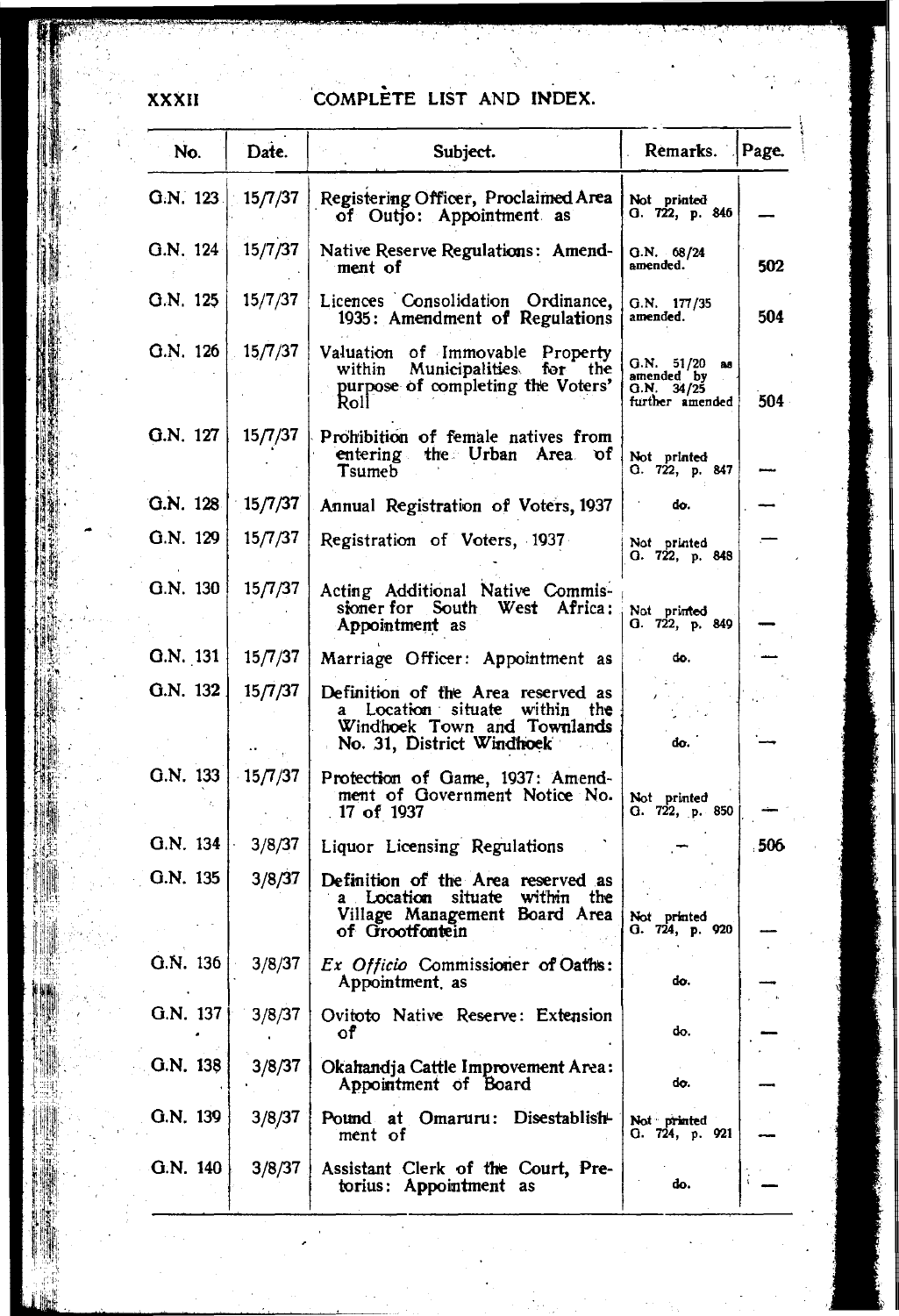## XXXIV **COMPLETE LIST AND INDEX.**

| No.        | Date.   | Subject.                                                                                                                 | Remarks.                      | Page. |
|------------|---------|--------------------------------------------------------------------------------------------------------------------------|-------------------------------|-------|
| G.N. 141   | 3/8/37  | Marriage Officers: Appointment as                                                                                        | Not printed<br>G. 724, p. 921 |       |
| G.N. 142   | 3/8/37  | Motor Vehicle Regulations                                                                                                |                               | 508   |
| G.N. 143   | 16/8/37 | Management Board<br>Village<br>-of<br>Usakos: Appointment of Member                                                      | Not printed<br>G. 725, p. 934 |       |
| G.N. 144   | 16/8/37 | Reserve Board, Otjohorongo Native<br>Reserve: Appointment of Members                                                     | do.                           |       |
| G.N. 145   | 16/8/37 | Marriage Officer: Appointment as                                                                                         | do.                           |       |
| G.N. 146   | 16/8/37 | Maintenance<br>Fees<br>at<br>Hostels:<br>Regulations                                                                     | O.N. 31/28<br>amended.        | 518   |
| G.N. 147   | 1/9/37  | Commissioner of Oaths: Appoint-<br>ment as                                                                               | Not printed<br>G. 726, p. 943 |       |
| G.N. 148   | 1/9/37  | South West Africa Police Regula-<br>tions: Amendment of                                                                  | Q.N. 44/36<br>amended.        | 520   |
| G.N. 149   | 1/9/37  | Clerk of the Court, Windhoek:<br>Appointment as                                                                          | Not printed<br>G. 726, p. 947 |       |
| G.N. 150   | 1/9/37  | Village Management Board Area,<br>Usakos: Sanitary Regulations --<br>Amendment of Tariff of Fees                         | đo.                           |       |
| G.N. 151   | 15/9/37 | Local Gaol for the Magisterial<br>District of Ovamboland:<br>Establishment of                                            |                               | 530   |
| G.N. 152   | 15/9/37 | Periodical Court at Hochfeld:<br>Fixing of day for holding of<br>Court                                                   | Not printed<br>G. 727, p. 961 |       |
| G.N. 153   | 15/9/37 | Clerk of the Court, Swakopmund:<br>Appointment as                                                                        | do.                           |       |
| $G.N.$ 154 | 15/9/37 | Marriage Officers: Appointment as                                                                                        | do.                           |       |
| G.N. 155   | 15/9/37 | Registering Officer, Electoral Divi-<br>sion of Swakopmund: Appoint-<br>ment as                                          | Not printed<br>G. 727, p. 962 |       |
| G.N. 156   | 1/10/37 | Municipality of Omaruru: Ainend-<br>ment of Commonage Regulations                                                        | Not printed<br>G. 728, p. 972 |       |
| G.N. 157   | 1/10/37 | Acting Registrar of Deeds: Appoint-<br>ment of                                                                           | do.                           |       |
| G.N. 158   | 1/10/37 | Acting Registrar of Companies:<br>Appointment of                                                                         | do.                           |       |
| G.N. 159   | 1/10/37 | Circuit Courts: Division of Terri-<br>tory into Circuit Districts and<br>fixing of dates, etc., for holding<br>of Courts | do.                           |       |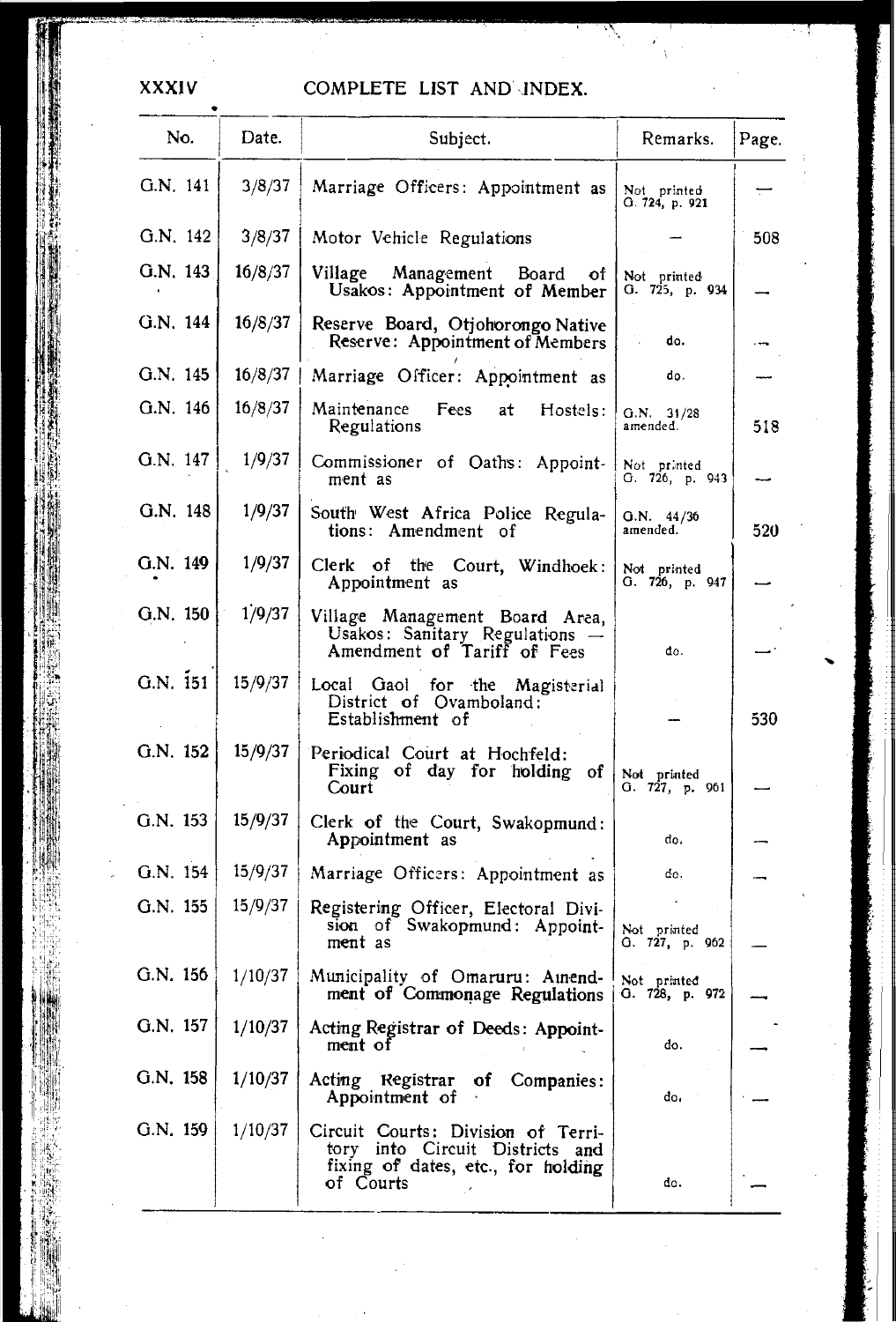### **XXXVI**

COMPLETE LIST AND INDEX.

| No.                  | Date.               | Subject.                                                                       | Remarks.                      | Page. |
|----------------------|---------------------|--------------------------------------------------------------------------------|-------------------------------|-------|
| Q.N. 160             | 1/10/37             | Registration of Voters, 1937: Ap-<br>pointment of Revising Officers            | Not printed<br>G. 728, p. 973 |       |
| G.N. 161             |                     | 1/10/37 Marriage Officer: Appointment as                                       | Not printed<br>G. 728, p. 974 |       |
| Q.N. 162             | 1/10/37             | Registrar of Deeds: Appointment<br>as                                          | do.                           |       |
| G.N. 163             | 1/10/37             | Registrar of Companies: Appoint-<br>ment as                                    | do.                           |       |
| G.N. 164             | 20/9/37             | Establishment of a Trust Fund for<br>the Okavango Native Territory<br>Tribes   |                               | 532   |
| G.N. 165             | 20/9/37             | The Okavango Native Territory<br>Trust Fund: Levy of Annual Rate               |                               | 532   |
| G.N. 166             | 20/9/37             | 'Okavango Native Territory Regu-<br>lations                                    |                               | 532   |
| G.N. 167             | 1/10/37             | Clerks of the Court, Hochfeld and<br>Bethanie: Appointments as                 | Not printed<br>G. 728, p. 976 |       |
| G.N. 168             | 1/10/37             | Warmbad Village<br>Management<br>Board: Location Regulations                   | do.                           |       |
| G.N. 169             | 1/10/37             | Petrol Sales Tax Ordinance, 1937:<br>Regulations                               |                               | 536   |
| G.N. 170   $1/10/37$ |                     | Marriage Officer: Appointment as                                               | Not printed<br>G. 728, p. 983 |       |
| G.N. 171             | 15/10/37            | Ovitoto Native Reserve: Extension<br>оf                                        | Not printed<br>G. 729, p. 995 |       |
| O.N. 172             | 15/10/37            | Board of<br>Village Management<br>Usakos: Appointment of Member                | do.                           |       |
| G.N. 173             | 15/10/37            | Walvis Bay Hospital Board: Leave<br><b>Regulations</b>                         | do.                           |       |
| G.N. 174             | 15/10/37            | Marriage Officer: Appointment as                                               | Not printed<br>G. 729, p. 996 |       |
| G.N. 175             | 15/10/37            | Municipality of Omaruru: Amend-<br>ment to Street and Traffic Regu-<br>lations | do.                           |       |
|                      | G.N. 176   15/10/37 | of<br>Village<br>Management Board<br>Grootfontein: Appointment<br>of<br>Member | do.                           |       |
| G.N. 177             | 15/10/37            | Amended Postage Rates within South<br>West Africa                              | do.                           |       |
| G.N. 178             | 15/10/37            | Clerk of the Court, Otjiwarongo:<br>Appointment as                             | Not printed<br>0.729, p.997   |       |
|                      |                     |                                                                                |                               |       |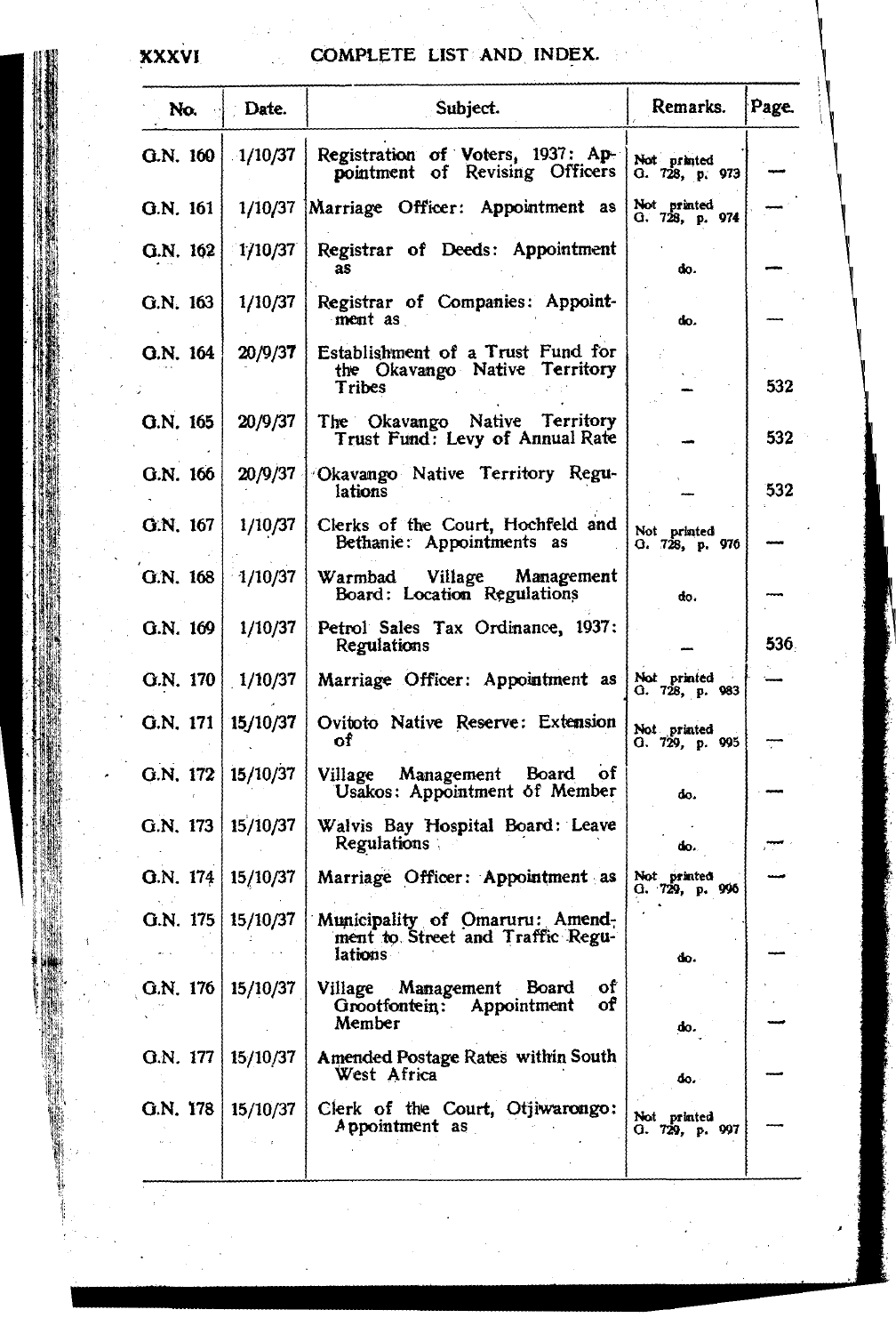### **XXXVIII**

COMPLETE LIST AND INDEX.

| No.                 | Date.    | Subject.                                                                                                                                                                                                                                                    | Remarks.                                                 | Page. |
|---------------------|----------|-------------------------------------------------------------------------------------------------------------------------------------------------------------------------------------------------------------------------------------------------------------|----------------------------------------------------------|-------|
| $G.\dot{N}$ . 179   | 1/11/37  | Municipality of Windhoek: Amend-<br>ment of Location<br>Regulations;<br>Amendment of Location Kaffir<br>Eating House Regulations; Kaffir<br>Beer Regulations and Regulations<br>appertaining to the Control of<br>Dance Halls within the Native<br>Location | Not printed<br>G. 730, p. 1006                           |       |
| G.N. 180            | 1/11/37  | Caprivi Zipfel Trust Funds: Sus-<br>pension of Levy of Annual Rate<br>for 1937                                                                                                                                                                              | Not printed<br>G. 730, p. 1009                           |       |
| G.N. 181            | 1/11/37  | Registering Officer for the Pro-<br>claimed Area of Otjiwarongo:<br>Appointment as                                                                                                                                                                          | Not printed<br>O. 730, p. 1010                           |       |
| G.N. 182            | 1/11/37  | Ovitoto Native Reserve: Extension<br>of                                                                                                                                                                                                                     | $0.N.$ 122/23<br>amended and<br>G.N. 171/37<br>repealed. | 538   |
| Q.N. 183            | 1/11/37  | Registering Officer for the Pro-<br>claimed Area of Keetmanshoop:<br>Appointment as                                                                                                                                                                         | Not printed<br>G. 730, p. 1010                           |       |
| G.N. 184            | 1/11/37  | Land Bank Board: Appointment of<br><b>Members</b>                                                                                                                                                                                                           | do.                                                      |       |
| G.N. 185            | 1/11/37  | Marriage Officers: Appointment as                                                                                                                                                                                                                           | do.                                                      |       |
| G.N. 186            | 1/11/37  | Registering Officer, Electoral Divi-<br>sion of Otjiwarongo: Appoint-<br>ment as                                                                                                                                                                            | Not printed<br>G. 730, p. 1011                           |       |
| G.N. 187            | 1/11/37  | Clerks of the Court, Keetmans-<br>hoop, Karibib and Outjo: Ap-<br>pointments as                                                                                                                                                                             | do.                                                      |       |
| G.N. 188            | 1/11/37  | Board for South<br>Land<br>West<br>Africa: Appointment of Members                                                                                                                                                                                           | do.                                                      |       |
| G.N. 189            | 1/11/37  | Pound at Otjiwarongo: Disestablish-<br>ment of                                                                                                                                                                                                              | do.                                                      |       |
| G.N. 190            | 1/11/37  | Special Justice of the Peace, Otji-<br>warongo: Appointment as                                                                                                                                                                                              | do.                                                      |       |
| $Q.N.$ 191          | 1/11/37  | Special Justice of the Peace, Keet-<br>manshoop: Appointment as                                                                                                                                                                                             | do.                                                      |       |
| G.N. 192   15/11/37 |          | Municipality of Swakopmund:<br>Amendment of Street and Traffic<br>Regulations                                                                                                                                                                               | Not printed<br>G. 731, p. 1022                           |       |
| G.N. 193            | 15/11/37 | Consul of Spain for the Mandated<br>Territory of South West Africa:<br>Provisional Recognition of                                                                                                                                                           | do.                                                      |       |
|                     |          |                                                                                                                                                                                                                                                             |                                                          |       |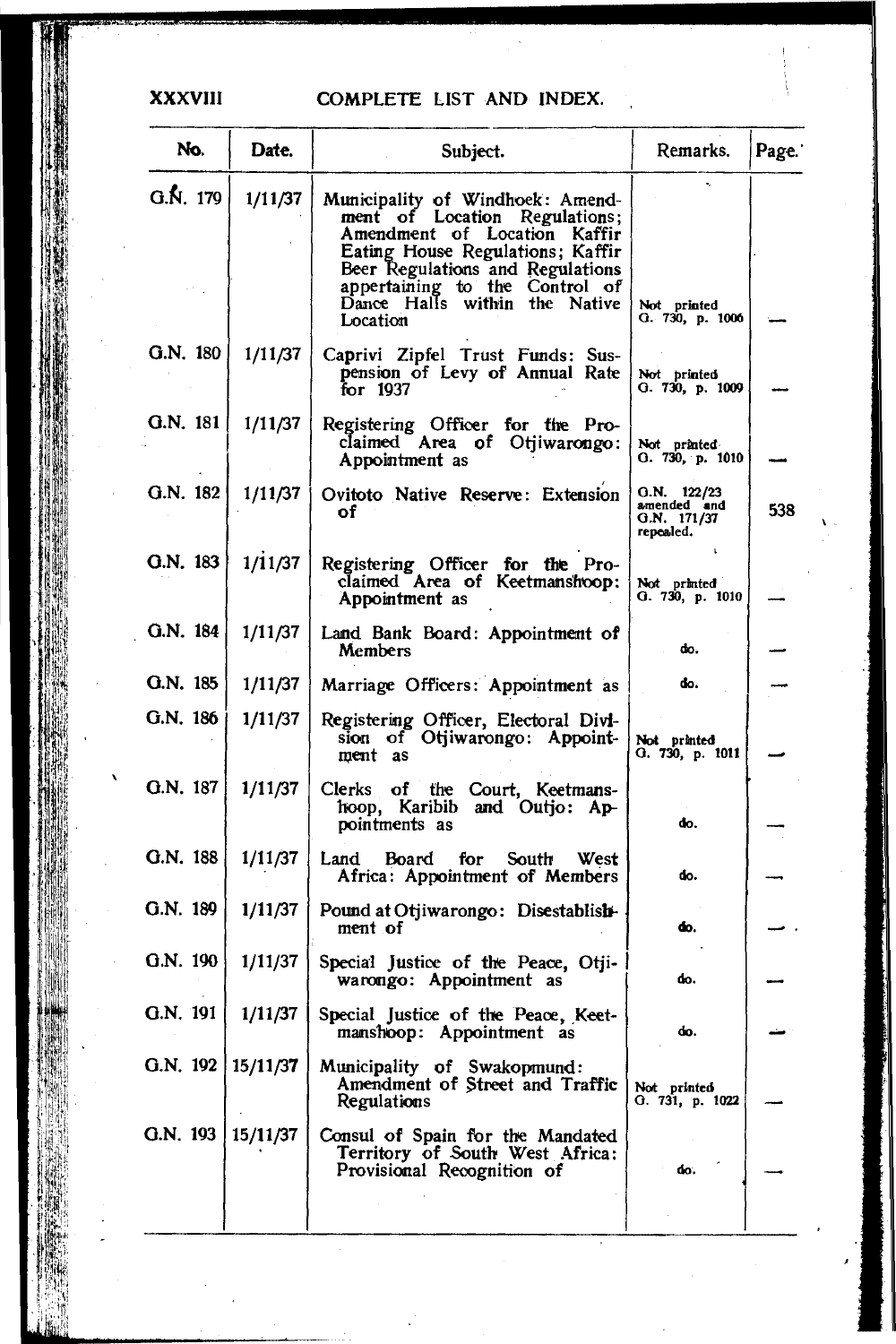## COMPLETE LIST AND INDEX.

| No.                      | Date.          | Subject.                                                                                                                     | Remarks.                          | Page. |
|--------------------------|----------------|------------------------------------------------------------------------------------------------------------------------------|-----------------------------------|-------|
| G.N. 194                 | 15/11/37       | Acknowledgment of<br>receipt<br>оf<br>Postal Orders forwarded anony-<br>mously                                               | Not printed<br>O. 731, p. 1022    |       |
| G.N. $195$               | 15/11/37       | Registering Officer for the Pro-<br>claimed Area of Karibib: Appoint-<br>ment as                                             | do.                               |       |
| G.N. 196   15/11/37      |                | Local Road Transportation Board:<br>Appointment of Chairman                                                                  | Not printed<br>O. 731, p. 1023    |       |
| G.N. 197                 | 15/11/37       | Reserve Board, Ovitoto Native<br>Reserve: Appointment of Member                                                              | ٥о.                               |       |
| G.N. 198                 | 15/11/37       | Marriage Officers: Appointment as                                                                                            | do.                               |       |
| G.N. 199                 | 15/11/37       | Usakos Village Management Board<br>Area: Tariff of Fees for In-<br>spection of Meat                                          | do.                               |       |
| G.N. $200   15/11/37$    |                | Clerks of the Court, Karibib,<br>Omaruru and Warmbad, and As-<br>sistant Clerk of the Court, Grab-<br>stein: Appointments as | do.                               |       |
| $O.N. 201 \mid 15/11/37$ |                | Grootfontein Village Management<br>Board Area: Amended Tariff of<br>Fees for Use of Public Swim-<br>ming Bath                | Not printed<br>G. 731, p. 1024    |       |
| G.N. 202                 | 1/12/37        | <i>Ex Officio</i> Commissioner of Oaths.<br>Appointment as                                                                   | Not printed<br>G. 732, p. 1033    |       |
| G.N. 203                 | 1/12/37        | Registering Officer, Electoral Divi-<br>sion of Warmbad: Appointment<br>as                                                   | do.                               |       |
| G.N. 204                 | 1/12/37        | Registering Officer for the Pro-<br>claimed Area of Karibib:<br>Ap-<br>pointment as                                          | do.                               |       |
| O.N. 205                 | 1/12/37        | Marriage Officer: Revocation of<br>Appointment as                                                                            | đo.                               |       |
| $G.N.$ 206               | 1/12/37        | Registering Officer, Electoral Divi-<br>sion of Keetmanshoop: Appoint-<br>ment as                                            | do.                               |       |
| G.N. $207$               | 1/12/37        | of the Court,<br>Clerk<br>Mariental: Not printed<br>Appointment as                                                           | G. 732, p. 1034                   |       |
| G.N. 208   $15/12/37$    |                | Registering Officer for the Pro-<br>of Warmbad:<br>Area<br>claimed<br>Appointment as                                         | Not printed<br>$Q. 733$ , p. 1050 |       |
| G.N. 209                 | 15/12/37<br>A, | Acting Registrars of Births, Mar-<br>riages and Deaths: Appointment<br>οf                                                    | do.                               |       |
|                          |                |                                                                                                                              |                                   |       |

**XL**